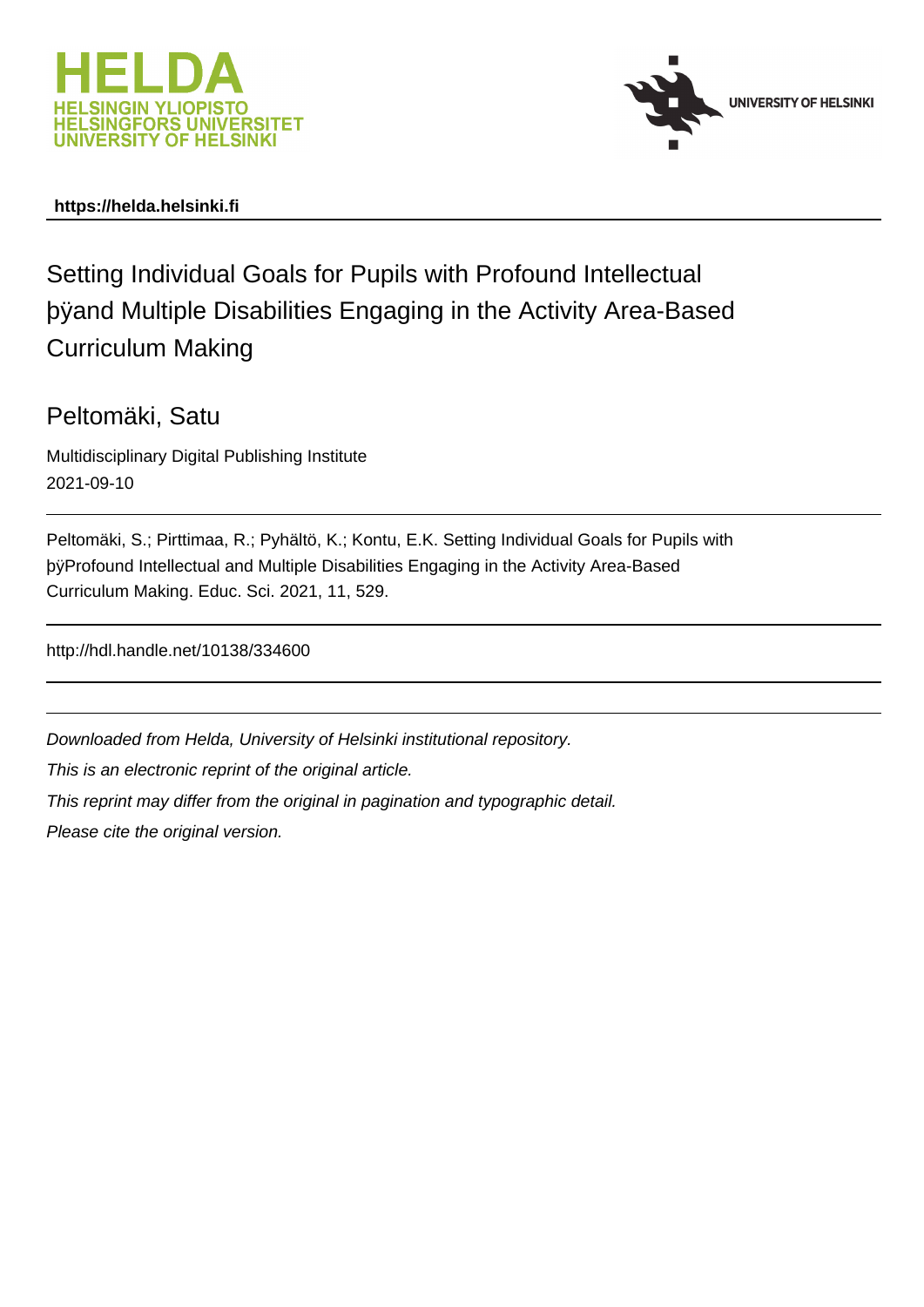

*Article*



# **Setting Individual Goals for Pupils with Profound Intellectual and Multiple Disabilities—Engaging in the Activity Area-Based Curriculum Making**

**Satu Peltomäki 1,\*, Raija Pirttimaa <sup>2</sup> [,](https://orcid.org/0000-0001-9427-9628) Kirsi Pyhältö 1,3 and Elina K. Kontu <sup>4</sup>**

- <sup>1</sup> Faculty of Educational Sciences, University of Helsinki, 00014 Helsinki, Finland; kirsi.pyhalto@helsinki.fi
- <sup>2</sup> Department of Education, University of Jyväskylä, 40014 Jyväskylä, Finland; raija.pirttimaa@jyu.fi
- <sup>3</sup> Centre for Higher and Adult Education, Stellenbosch University, Stellenbosch 7602, South Africa
- <sup>4</sup> Faculty of Social Sciences, Tampere University, 33014 Tampere, Finland; elina.kontu@tuni.fi
- **\*** Correspondence: satu.peltomaki@helsinki.fi

**Abstract:** The activity area-based curriculum model (AACM) is used in the Finnish basic education to support pupils—most of whom have profound intellectual and multiple disabilities (PIMD) who could benefit more from skills that advance independent life coping. Existing studies have concentrated mainly on the Individual Education Plan (IEP) goal-setting process for pupils with milder disabilities than PIMD and have consistently demonstrated significant barriers in the process. This study explores the collaborative IEP goal-setting process for pupils with the AACM. Sixty-five Finnish special education teachers using the AACM participated in the study. Semi-structured interviews were analysed with thematic network analysis. The groups involved in the IEP goalsetting process were divided into main and side mediators. The main mediators were described as significant collaborators with important knowledge of the pupil, while side mediators rarely participated in the process. The special education teachers appeared to be leading the collaboration and were positioned in the middle of the main and side mediators. Further research should focus on the implementation of parents' collaborative positions. Furthermore, practices and methods should be developed to reinforce the positions of group home staff, special education teacher colleagues and pupils with the AACM or PIMD themselves.

**Keywords:** Individual Education Plan; activity-area based curriculum model; profound intellectual and multiple disabilities; goal-setting; collaboration; curriculum; semi-structured interviews; thematic network analysis

### **1. Introduction**

This study investigates the collaboration in the Individual Education Plan (IEP) goalsetting process for pupils with the activity area curriculum model (AACM). Most of these pupils have profound intellectual and multiple disabilities (PIMD). Reproducing the results of Eckhoff and Weiss' [1] (p. 278) concept analysis, the IEP goal-setting process is seen as "the action of a 'Multiprofessional team setting goals for a pupil' ('Multiprofessional team setting goals for a pupil' substitutes the original term 'person' in the concept analysis [1]) who has the confidence, commitment, motivation, and knowledge necessary to attain a goal that is specific, challenging, measurable, and relevant within a specified amount of time".

The support system of the Finnish national core curriculum for basic education [2] is divided into three tiers depending on how intensive the support required by the pupil. The first tier, general support, is given as soon as the need for support appears. The need for the second tier, intensified support, is estimated through a pedagogical assessment. Intensified support is more long-lasting than general support, and it enables supporting the pupil more substantially. The third tier, special support, is used, when the goals for the pupil's growth,



**Citation:** Peltomäki, S.; Pirttimaa, R.; Pyhältö, K.; Kontu, E.K. Setting Individual Goals for Pupils with Profound Intellectual and Multiple Disabilities—Engaging in the Activity Area-Based Curriculum Making. *Educ. Sci.* **2021**, *11*, 529. [https://](https://doi.org/10.3390/educsci11090529) [doi.org/10.3390/educsci11090529](https://doi.org/10.3390/educsci11090529)

Academic Editor: Mona Holmqvist

Received: 22 July 2021 Accepted: 2 September 2021 Published: 10 September 2021

**Publisher's Note:** MDPI stays neutral with regard to jurisdictional claims in published maps and institutional affiliations.



**Copyright:** © 2021 by the authors. Licensee MDPI, Basel, Switzerland. This article is an open access article distributed under the terms and conditions of the Creative Commons Attribution (CC BY) license (https:/[/](https://creativecommons.org/licenses/by/4.0/) [creativecommons.org/licenses/by/](https://creativecommons.org/licenses/by/4.0/)  $4.0/$ ).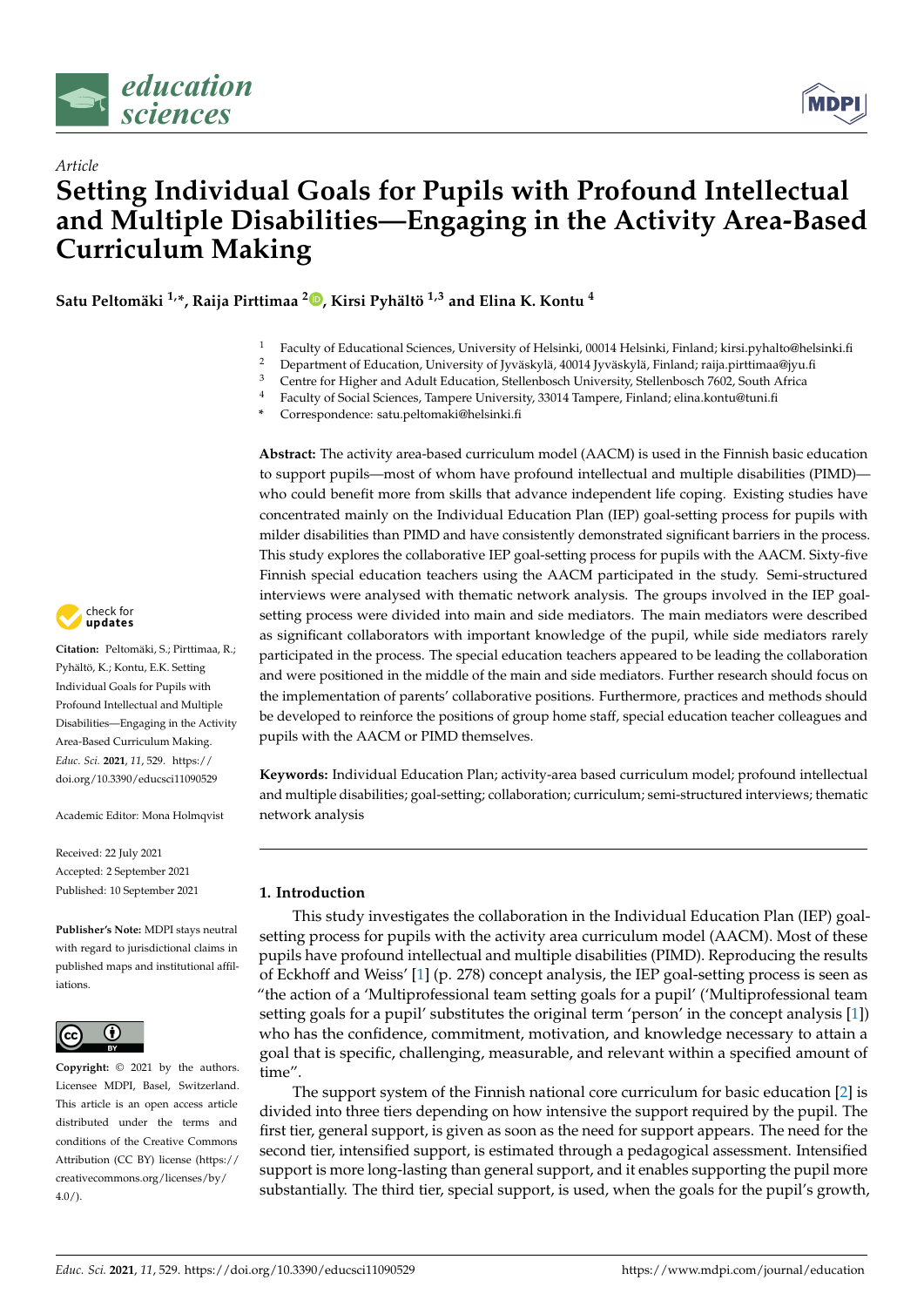development and learning are not adequately achieved with intensified support. The need for special support is estimated in a pedagogical statement and planned in an IEP, which is based on the Basic Education Act [3]. The Finnish IEP is "a written plan containing the goals and contents of the pupil's learning and school attendance, the teaching arrangements to be used, pedagogical methods and the support and guidance needed by the pupil" [2] (p. 67), and has many similarities with IEPs used in other countries, e.g., Sweden and the USA  $[4,5]$ . The IEP is prepared annually and updated when necessary  $[6]$  (17a §).

The preparation of an IEP is a collaborative process with varying participants. These participants mediate different kinds and different amounts of information to each other and, in the text, are thus referred to as mediators. The IEP is devised by the pupil's teacher and, "unless there is a manifest excuse not to do so, in collaboration with the pupil, the parent or carer or, where needed, some other legal representative of the pupil" [6] (17a §). The teacher is in charge of the plan. Other professionals (e.g., therapists) can participate in the process if necessary [2] (p. 67). These mediators can work in schools or in other professional services. Finnish education providers are legally obligated to provide pupils with welfare services, which include services of a psychologist, school social worker and school health care [7]. In addition, depending on school and municipality, various therapists might work with the pupil, either provided by the school or by representing other professional services. Therapies are based on rehabilitation plans, which can be utilised in the IEP process or vice versa. However, the documents are separate, and the rehabilitation plan is neither implemented nor assessed at school. The more specific collaboration between these mediators is decided on locally [2] (pp. 75–76). Other countries, including Sweden, Turkey and Portugal [4,8,9], have similar regulations concerning the collaboration with parents, pupils and other mediators in the IEP process. Despite regulations, Finnish education providers and teachers exercise a high level of autonomy; see [2] (pp. 75–76). Consequently, the implementation of the IEP process in detail varies between municipalities, schools and teachers.

Pupils receiving special support can study individualised syllabi in one or more subjects if necessary. The AACM is another model of special support, and it is used with pupils who are not expected to be able to study the individual syllabi of subjects but could benefit more from skills that advance independent life coping [2] (pp. 71–72). Instead of school subjects, the curriculum model has five activity areas: cognitive skills, social skills, language and communication, activities of daily living, and motor skills [2] (pp. 71–72), which are based on the primary stages of child development [10]. These pupils might have PIMD, other intellectual disabilities or severe disease [3] (18 §), [11] (9 § 3 mom). Most pupils with the AACM have PIMD, but no exact information on the group's heterogeneity exists. In 2019, approximately 2100 pupils were studying according to the AACM, which was 4.4 per cent of all pupils receiving special support in Finland [12]. Teaching and thus, the IEP, when implementing the AACM, are based on each pupil's strengths [2] (p. 71). Individual annual goals are central in their IEPs, and the goals are formulated according to the five activity areas mentioned above (pp. 67–72).

### **2. Background to the Research**

### *2.1. Challenges and Collaboration in the IEP Goal-Setting Process*

It has been suggested that goals are a key driver for high-quality learning in terms of both the process and the resulted outcomes when properly set; see, e.g., [13–15]. Eckhoff and Weiss [1] (p. 277) proposed four antecedents essential for a goal-setting process to succeed: commitment to the goal; motivation to set and attain the goal; self-efficacy or confidence in attaining the goal; and knowledge or skill level of the individual in a method to attain the goal; see also [15]. Furthermore, the goals should be specific, measurable, relevant, challenging, and have an endpoint [1]. These five elements have been highlighted as difficult to implement, concerning goal setting for pupils with and without intellectual disabilities in IEP goal setting research related to these pupils; e.g., [13,16–19]. In Finland, Räty and colleagues [20] found similar results when analysing the support measures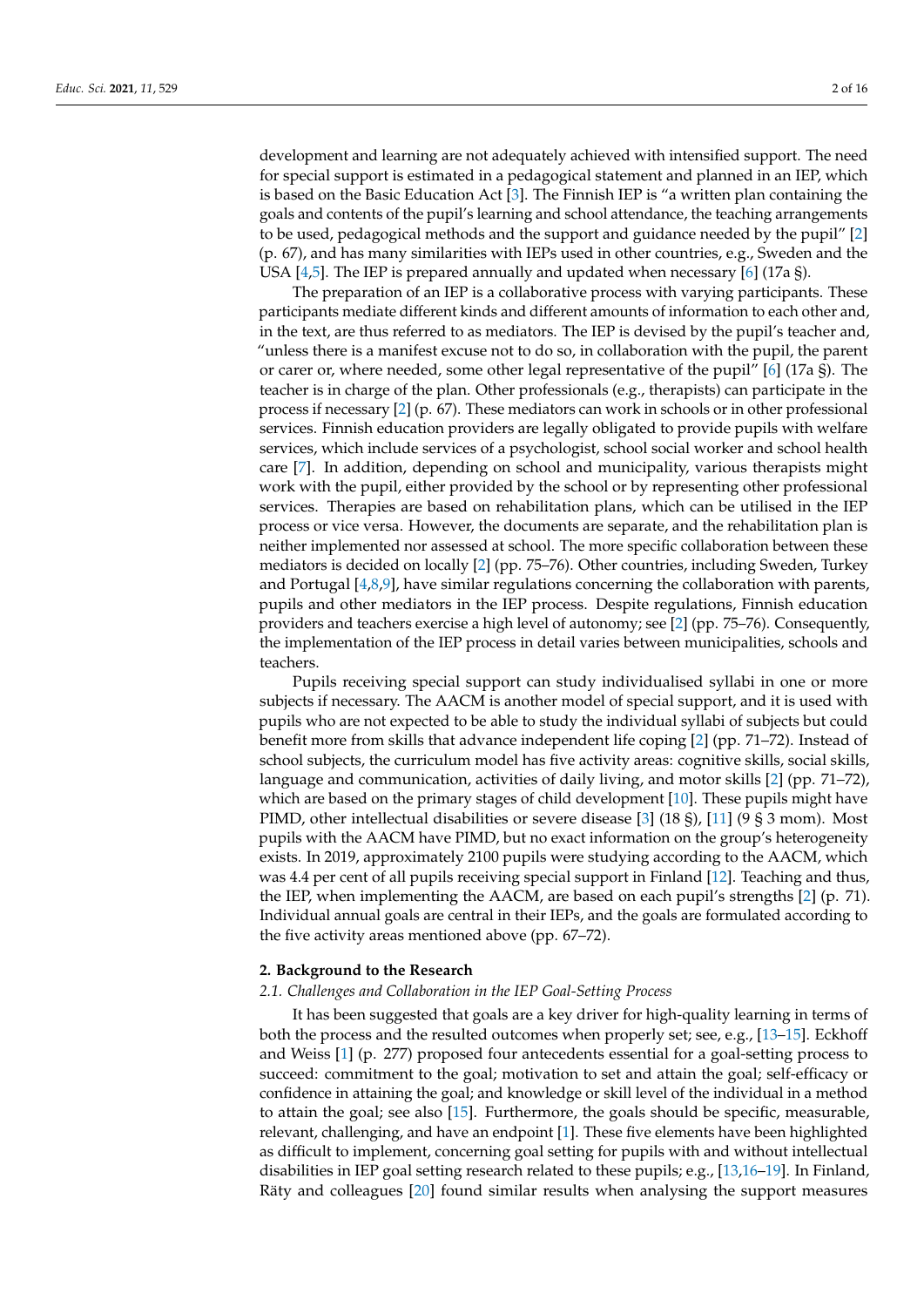described in the IEPs for pupils with intellectual disabilities. In addition, teachers have described the IEP process as laborious and time-consuming, and that they have been lacking sufficient assistance [21].

Participation in the IEP process is parents' and pupils' right [6] (17 a §). They also have unique information about the pupil's life and future hopes. Their participation enables the setting of meaningful goals for the pupil, which for its part, strengthens the pupil's engagement with the goal. Pupil engagement has been found to be a significant predictor of outcomes; Ruble and McGrew [15] showed it to be more significant than IQ, language, or autism severity; see also [1,22]. In addition, a pupil's participation reinforces their active agency in civil society, which is a central part of the basic values of the Finnish national core curriculum for basic education [2] (pp. 15–16).

Previous research on parents' and pupils' participation in the IEP process, some of which involves pupils with intellectual disabilities, has focused on their participation levels [23] and regional discrepancies [24]; parents' experiences [25,26], input [27], and interactions during the IEP meeting [28]; pupils' roles [29]; and student-led IEP meetings [30]. However, this previous research has revealed a power imbalance between schools and families, which can lead to families having a diminished role in the process. Families have often been left outside the decision-making process and decisions concerning goals might have been made before the meeting; see [17,27,28,31-33]. In addition, pupils' participation has been reported as being notably sparse, especially among pupils with lower functional cognitive and social skills; see [23,29,34–37].

Previous research regarding the IEP goal-setting process has focused on collaboration with parents [25,28], pupils' and parents' participation [24], inclusive and integrative settings [38], teachers' professional learning [39], and IEP goal quality [13,16]. The studies have concentrated notably on pupils who study the basic school subjects either individually or according to mainstream education and have disabilities other than intellectual disabilities; see [17,34,40]. This previous research has demonstrated that the goal-setting process is a multidimensional complex with various implementation methods, pitfalls, contradictions and power, and shows a significant research gap in intellectual disability studies. Furthermore, studies concentrating on pupils with PIMD are even more sparse.

### *2.2. Setting Goals for Pupils with Profound Intellectual and Multiple Disabilities*

PIMD is seen as profound intellectual disabilities, which are often integrated into motor disabilities and additional severe or profound disabilities or impairments [41]. Pupils with PIMD tend to need extensive and pervasive support at school and in their everyday lives; see [42] (p. 152). Legislation and the AACM with the rest of the national core curriculum for basic education [2] set the ground rules for these pupils' goals in Finland, but also leave abundant power with the IEP teams, as described in the introduction.

The IEP has been described as "the conceptual and practical intersection of policy, schools, and families of students with disabilities. As such, it most definitely is the foundation for effective special education and related services and positive student outcomes." [17] (p. 12). Collaboration with home, school personnel, therapists and other professionals promote the idea that the IEP goals can be practised in various settings systematically, and with several repetitions; see [32]. Repetition, and thus, collaboration, are especially important with pupils with PIMD because of the gradual development and the complexity of their needs. Furthermore, both time and life experience enhance the skills of these pupils, even though the development of a certain skill would appear to have stopped [43] (p. 79).

Research on participation by other IEP team members (e.g., other teachers, therapists, principals) and their roles appears to be underrepresented in research, especially in intellectual disability and PIMD research. Research has focused significantly more on pupils with other kinds of special needs [35,37,44], where the teams also differ from ones built for pupils with the AACM or PIMD. However, the team-level structure, interaction, and communication are strongly connected to the IEP decision-making process and quality [31,39,45,46],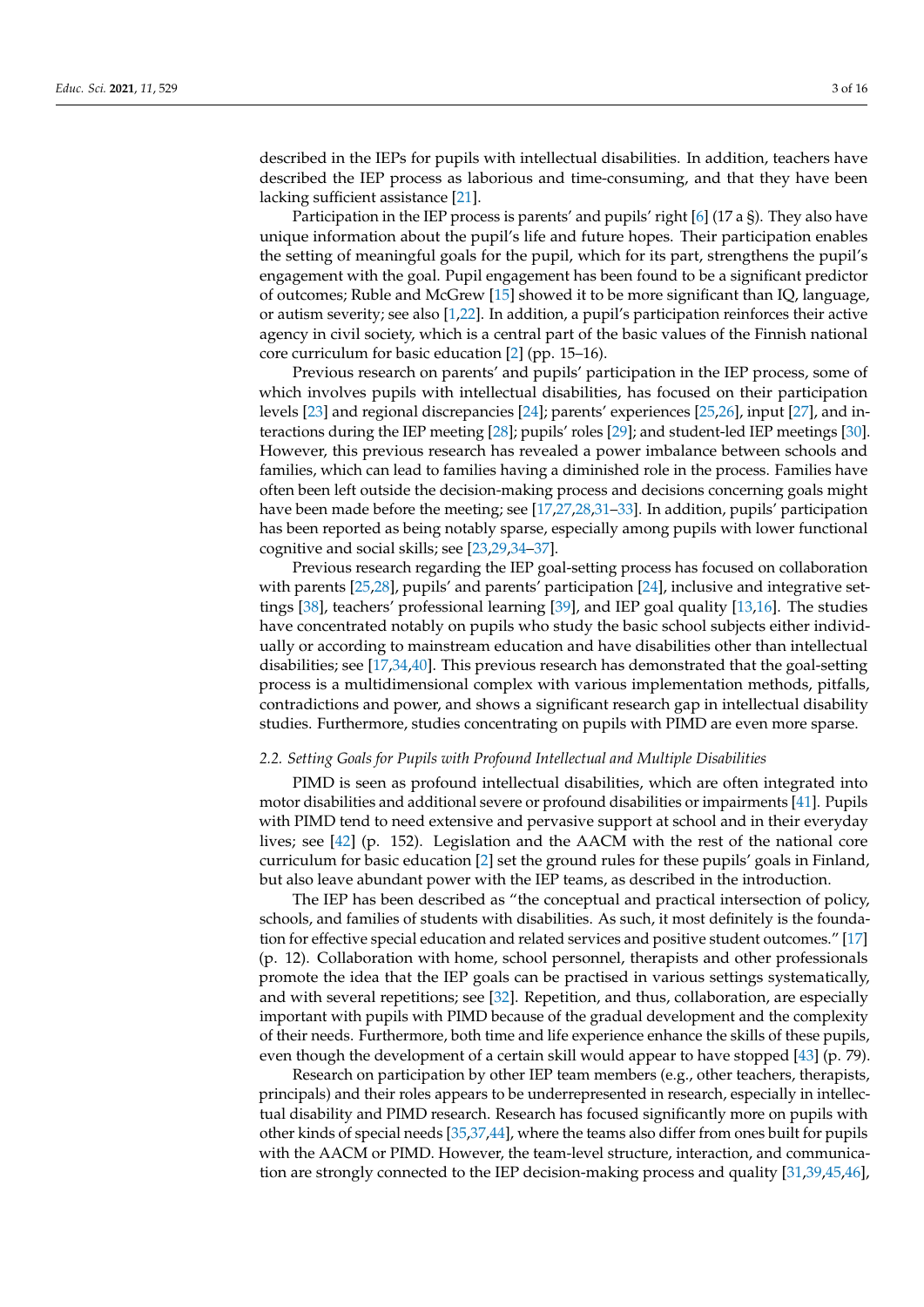and each mediator provides the team with their special knowledge. Thus, research on the whole IEP team's goal-setting collaboration for pupils with PIMD is essential.

Stroggilos and Xanthacou [32] focused on studying team-level collaboration in the design and implementation of IEPs for pupils with PIMD. In their study, the professionals (teachers, speech and language therapists, physiotherapists and parents) did not work collaboratively; they did not discuss or share the goals, and rarely discussed other parts of the IEP [32]. In addition, Ruppar and Gaffney [31] studied in-depth interactions and the decision-making process among IEP team members. Their study pointed out that collaboration and decision-making in the IEP goal-setting process for a pupil with severe disabilities are a complex ensemble [31]. For example, many team members had diverging views from the decisions made at the meeting that they had not expressed [31]. This brings a need for research: how is it over a decade later and in different settings?

To conclude, the findings of those few studies that concentrated on the IEP goal-setting process for pupils with PIMD have shown that IEP teams' collaboration can be problematic, and various elements, such as the structure of IEP meetings and communication prior to the actual meeting, can influence the decisions; see [31,32,47]. Therefore, research is needed about the multi-professional teams' structure considering pupils with the AACM and how their individual goals are formed in the collaborative decision-making process. Pupils' teachers are in charge of the process and their views are therefore central. Knowledge of the collaborative decision-making process is critical for educational equality to be fulfilled. To optimise the goals that are set, we must understand their formulation process; see [48] (p. 947).

### **3. Purpose of the Present Study**

The focus in this study is on exploring how goals in the IEPs are set for pupils with the AACM. Together with the rest of the national core curriculum, the model sets grounds for these pupils' IEP goals. However, the curriculum model also leaves a lot of responsibility with municipalities, schools and teachers. The aim of this study is to investigate the collaboration in the IEP goal-setting process for pupils with the AACM, and how that relates to the grounds of the goals. This is studied from the special education teachers' perspective by analysing their descriptions. The following research question is addressed: How do special education teachers perceive collaboration in the IEP goal-setting process for pupils with the AACM?

### **4. Materials and Methods**

### *4.1. Participants*

Sixty-five Finnish special education teachers using the AACM participated in the study (female: 92.3%; male: 7.7%; work experience as a special education teacher: mean = 12.7 years, min./max. = 4 months/31.5 years). The participants taught approximately 15 per cent  $(N = 315)$  of all students with the AACM; see [12,49,50]. Two pairs of participants had amalgamated their classes. Participants' classes had one to nine pupils with the AACM (mean = 5.0) and one to seven special needs assistants (mean = 4.2). The participants taught pupils with the AACM from 1st to 10th grade. The majority of the interviewees' pupils lived full time with their parents; 41.5 per cent of the interviewees taught at least one pupil who lived in a group home either full- or part-time. Participants' pupils typically had one or more therapies, e.g., speech therapy or occupational therapy. The therapists were either school staff or from other organisations, and some of the latter also conducted their therapy sessions in school facilities. Most of the participants (87.7%) had a formal qualification to teach in the AACM classes (MA degree in special education or other). The participants worked in both special schools and in regular schools. Schools were selected by snowball sampling [51] and they were located evenly over Finland. To conclude, the participants represented the target group comprehensively.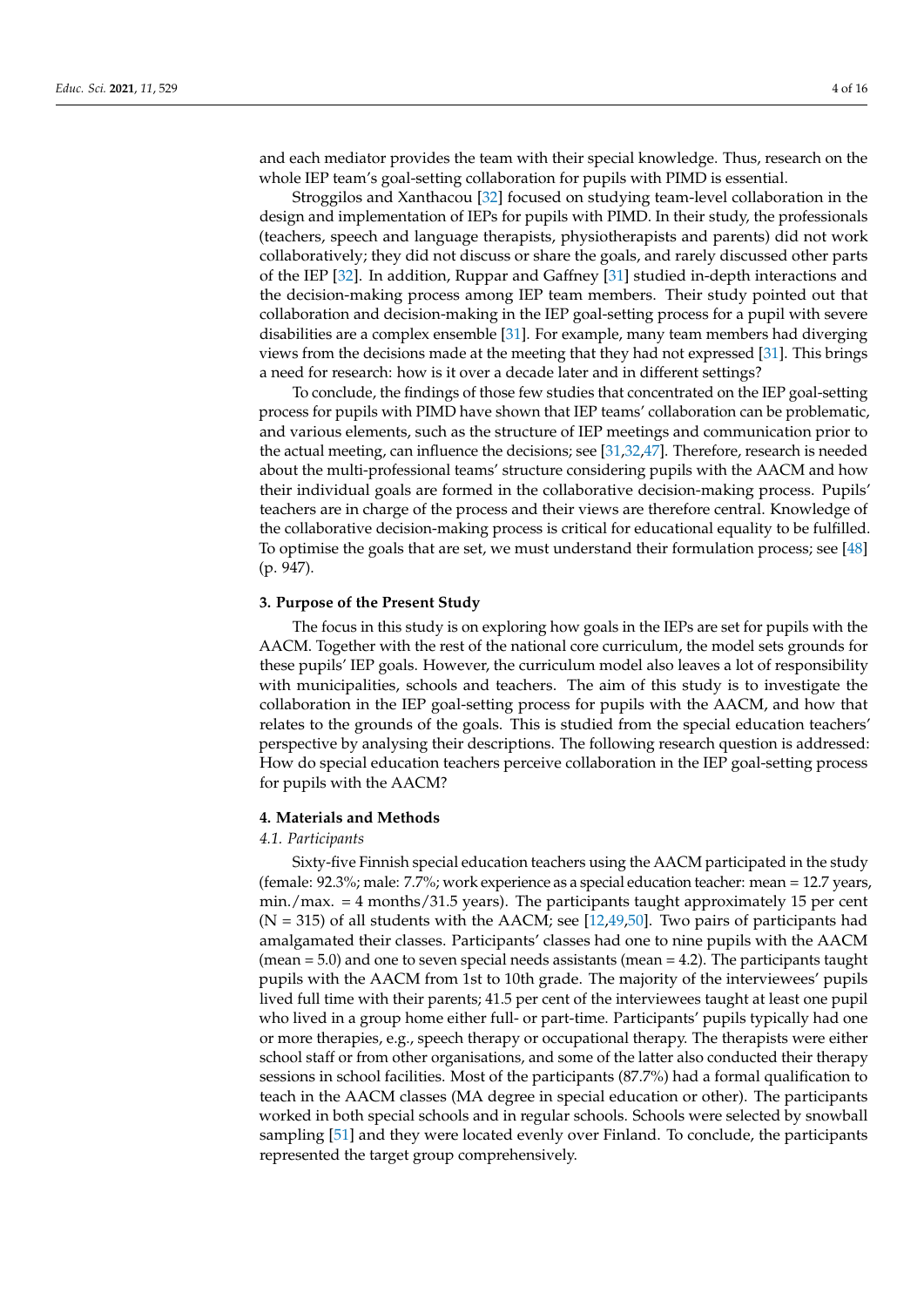### *4.2. Interviews*

Data were collected with semi-structured interviews [52,53] between 2018 and 2020. The method enabled the interviews to be somewhat systematic, but also let the participants express their perspectives comprehensively in a conversational situation with specified questions added to the tentative interview protocol; see [54] (pp. 197–198). The interview guide consisted of 34 questions tailored for seven themes (main elements and structure of teaching, pupils, implementation of the AACM, successes, worries, professional background and the future). The IEPs were discussed especially in the theme "main elements and structure of teaching". The interviews averaged 48.3 min and consisted of 978.5 pages of interview transcripts. The individual interviews were conducted during participants' working hours with one or two interviewers. The interviews were conducted in peaceful environments mainly in the participants' schools. All participants signed a consent form in which their anonymity during the research was granted. The participants were informed that they could withdraw from the study at any time or decline to answer any question. The interviews were recorded and transcribed verbatim.

### *4.3. Data Analysis*

The transcribed data were imported into ATLAS.ti (version 8) software, to which a thematic network analysis [55] was applied. The analysis was directed on the participation and collaboration in the IEP goal-setting process, which was examined through the interviewees' views. Each unit of analysis described the input of a professional, family member or other, who somehow participated in the goal-setting process. Descriptions of utilising documents written by professionals who were not a part of the current IEP process were excluded (e.g., documents written by day care or previous special education teacher).

The data were analysed by applying the thematic network analysis [55] based on Toulmin's [56] argumentation theory. The analysis enabled a hermeneutic way to systematise data both robustly and sensitively. The analysis included formulating three levels of themes in web-like illustrative forms (thematic networks), which enabled analysis of the data in multiple layers and presentation of the same-level themes in a non-hierarchical way; see [55]. According to the method [55], the lowest level of themes are basic themes, which each present the data from a narrow perspective; a group of basic themes forms an organising theme, which summarises the principal assumption of the combined basic themes; the superordinate global theme presents the entire data by forming an assertion based on the organising themes.

The analysis entailed six complementary steps: inductive coding, identifying themes, constructing thematic networks, describing and exploring thematic networks, summarising thematic networks and interpreting patterns; see [55]. The inductive coding and identification of themes were done in three parts. In the first part, 30 transcripts were read and coded, and preliminary basic themes were formed. The codes described the participation of different groups in the goal-setting process (e.g., therapists and dialogicality; therapists and instructionality). In the second part, 29 interviews were coded according to the basic themes already formed. Furthermore, organising and global themes were identified. Finally, in part three, six transcripts were coded with the existing themes. Negative cases and disconfirming evidence in parts two and three were coded with new or revised codes; see [54,57]. The selected citations in the results were transcribed from Finnish.

### *4.4. Ethical Considerations*

The research follows the guidelines of responsible conduct of research by ALLEA [58], IASSID [59] and RCR [60]. Proper permissions to conduct research were acquired from the interviewees, schools and municipalities. The identifiable data were made anonymous in accordance with the EU General Data Protection Regulation [61].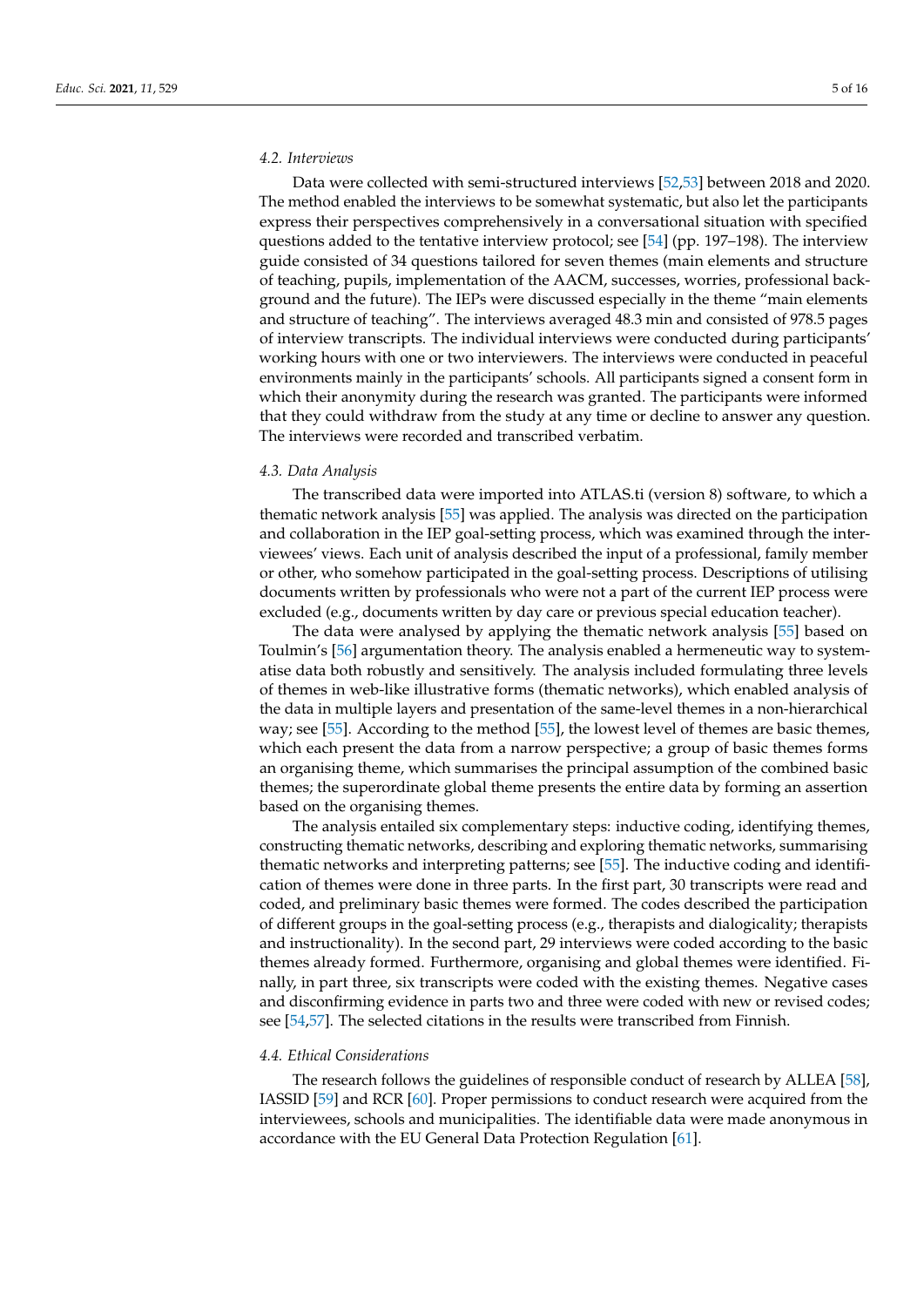#### **5. Results**  $p_{\text{max}}$  social workers, and school staff from the morning and afternoon activi-

The groups that were mentioned as participating in the AACM goal-setting process with the participants were parents (this group includes other guardians that the pupils may have, but the term 'parents' has been used throughout the text for readability), therapists, special needs assistants, special education teacher colleagues, group home staff, pupils, principals, social workers, and school staff from the morning and afternoon activities. The first three groups (parents, therapists, and special needs assistants) recurred throughout the dataset, and their input was described abundantly. They comprised the first organising theme, main mediators. The other six groups were all mentioned only a few times and their input was usually described sparsely; issues related to them were not particularly prominent in the interview data. They comprised the second organising theme, side mediators. These two organising themes formed the global theme: special education teachers regulate IEP team members' collaboration when setting goals for pupils with the AACM. The thematic network of these results is presented in Figure 1.



**Figure 1.** Thematic network for the global theme: "special education teachers regulate Individual Education Plan (IEP) team members' collaboration when setting goals for pupils with the activity Education Plan (IEP) team members' collaboration when setting goals for pupils with the activity area-based curriculum model (AACM)." area-based curriculum model (AACM)." **Figure 1.** Thematic network for the global theme: "special education teachers regulate Individual

The thematic network of a single special education teacher typically consisted of two or three main mediators, parents being one of them. At the widest, the network consisted of all main mediators and two side mediators. The narrowest networks consisted of one mediator, typically parents. However, it should be noted that although not mentioned in the interviews, other mediators might have still participated in the goal-setting process.

### *5.1. Main Mediators*

### 5.1.1. Parents

Parents appeared to have the most significant role going through the first parts of the analysis—they were the most frequent and visible group. Several participants described the importance and value of the information mediated by parents. Some participants highlighted how parents knew their child the best, and the information they mediated was necessary, especially in the first grades or with a new pupil. The information that the parents mediated was described as focusing mainly on parents' needs and hopes relating to their child's daily life and future, and participants appeared to value the opportunity to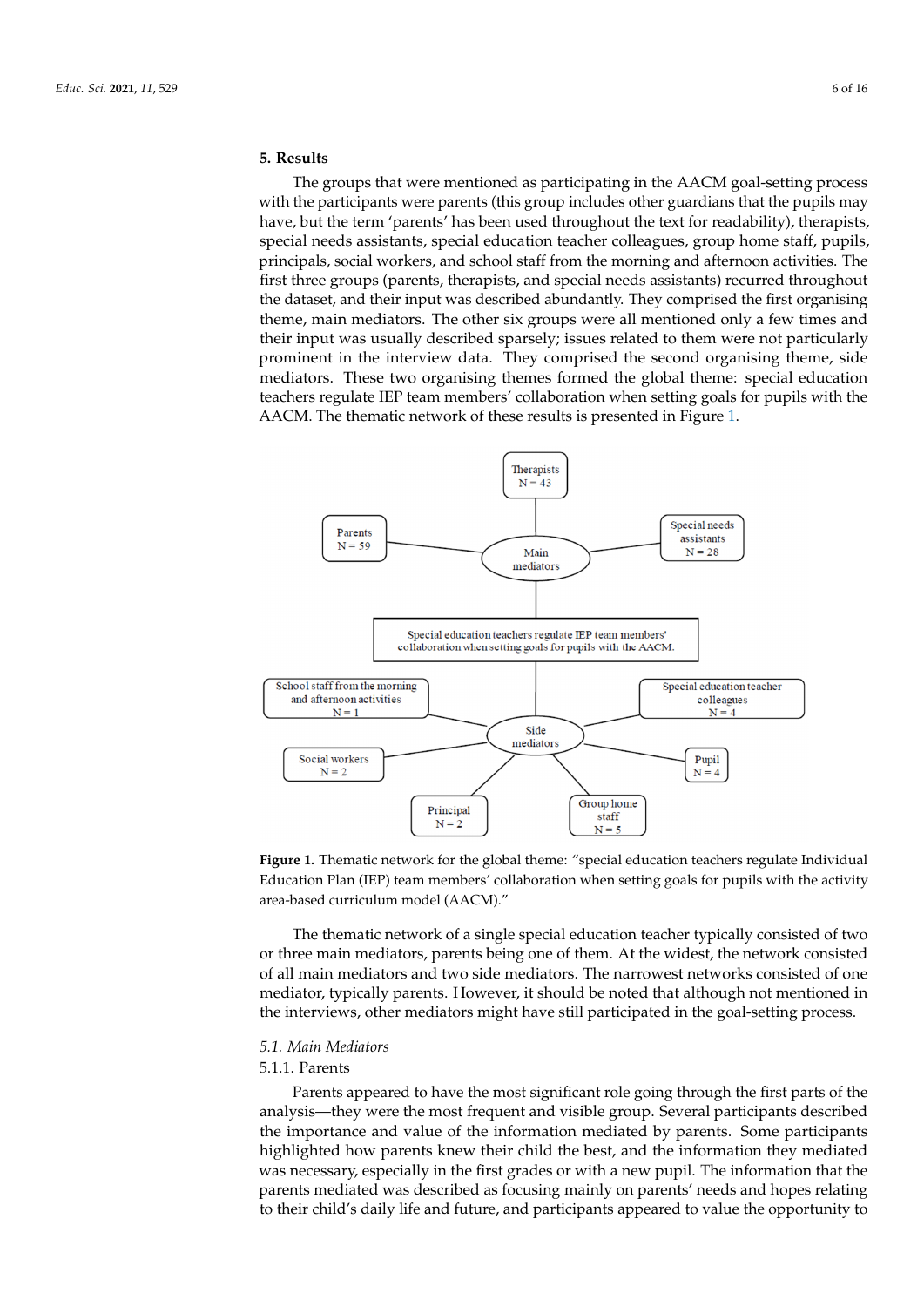facilitate the families' everyday lives (see T14 below). Parents' hopes were integrated into two particular activity areas: activities of daily living and cognitive skills (e.g., reading).

"Well, I discuss a lot with the parents and acknowledge their point of view. For instance, if at home there's something that they struggle with in their everyday life, then together we can try to figure out if there's a way of working on these struggles at school." (T14)

Parents' participation in the goal-setting process as an active mediator was sometimes described as varying. Some parents' hopes were described as being minor or that the parents did not bring them forward. Participant T17 explained this as being due to some pupils' different behaviour at school and at home:

"Well, of course, the parents always show up showing interest. But, aside from one exception, the parents pretty much just listen to what the school and therapists have to say. So only rarely does anyone bring forth their own wishes or anything like that. But often it can be detected that many of our pupils behave slightly differently at school compared to the way they behave at home." (T17)

In concluding about the parents' roles, they were seen as irreplaceable mediators. However, it can be stated that the process contains power, tensions and deviation. Some participants described how they gave parents significant power to influence their child's IEP goals. For example, one participant commented on how they had stopped the pupil's numeracy training and focused more on vocabulary, based on the parents' wish. Having enough time in the IEP meeting and preparation options were central for parents to be able to state their views. Some participants described taking a more powerful role themselves. Participant T60 described how parents' views were heard, but the teacher had the power to decide on the final goals, and there was not enough time to discuss all goals together.

"It's a dialogue, but if we were to go through all the possible goals the conversation would take up a lot of time. [ . . . ] But there are a lot of goals that just the teacher sets to the final IEP." (T60)

One participant stated how "in practice, the teacher sets the goals alone", and they are discussed with the parents after. Another interviewee described how some parents gave him too much advice, which forced him to "put the brakes on and negotiate for more realistic goals". Some interviewees were concerned about how much other teachers listen to other IEP team members in the goal-setting process. Interestingly, some participants stated how they did not always aim to set uniform goals with the parents. Participant T59 specified how reading goals were only meant for school.

"I think it's also good that  $[\dots]$  the home stays separate;  $[\dots]$  that home is home. All the same things that need goals at school do not necessarily need goals set at home. Of course, at home they also aim to get rid of the diaper, or whatever it may be. [ . . . ] But maybe when it comes to pedagogical issues, like teaching someone to read or something like that, then we keep it here for ourselves." (T59)

### 5.1.2. Therapists

The interviewees valued the specific knowledge that their pupils' therapists had and wanted to collaborate with them in the goal-setting process. Some participants commented on how therapists mediated information about the therapy goals, which formed a suitable basis for the IEP goals. The participants described how it was important to invest in the goals that were acute in the pupil's therapy, and that the collaboration enabled the therapy goals to be brought into the pupil's daily life. This collaboration and mediation were seen as crucial when setting goals for a new pupil. To conclude, mutual goals were seen as supporting pupils' development.

As with the participation of the parents, the therapists' participation also varied; some therapists were described as gladly participating and taking a significant role, and others to be less willing to participate. In addition, as with the parents' participation, the analysis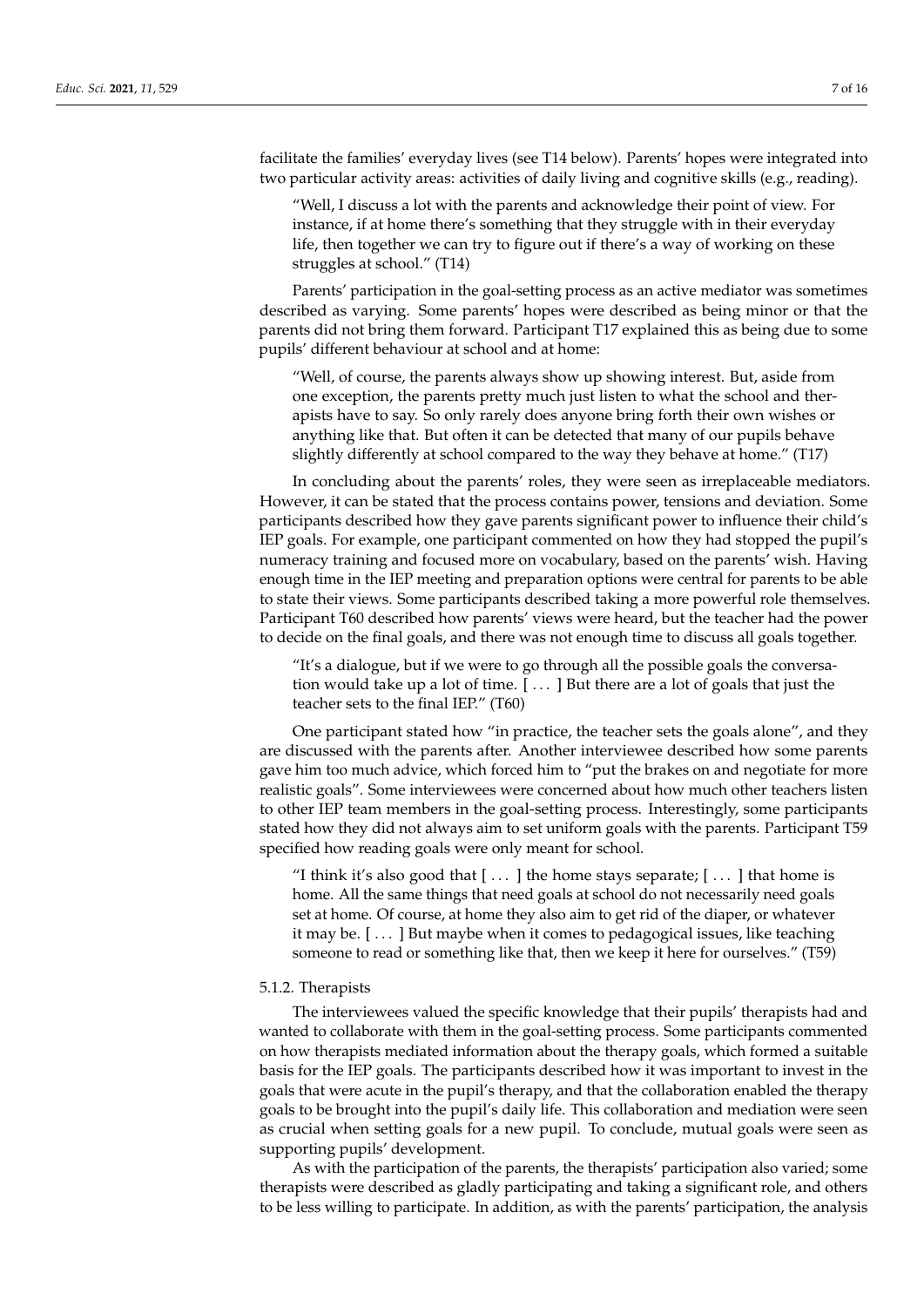showed that the participation of the therapists held power in the IEP process. Even though the therapists' knowledge was appreciated, the teachers were able to regulate how much they wanted to use it. Some participants described how they did not want the therapists to encroach on the school's responsibilities too much and emphasised how IEP goals are primarily school goals (T50; T51).

"But, I think that I as a teacher am responsible for the IEP document and  $[\ldots]$ sometimes it might be that  $[\ldots]$  the therapists would be willing to bring goals to the IEP and daily life [ . . . ] a little too much, so then you have to slow it down a little bit." (T50)

"Of course, the therapists have their own specific area of expertise, but it's not like the therapist will say what the school's goals are." (T51)

### 5.1.3. Special Needs Assistants

The special needs assistants (SNAs) working in the participants' classes worked almost without exception with all pupils in the class—only four out of the 315 pupils had personal SNAs. The participants had differing practices on how long the same SNA worked with one pupil, ranging from one lesson to several weeks, typically being a couple of days. SNAs were seen as valuable participants in the goal-setting process, and participants described being "very happy if a special needs assistant can participate". Participants described how the SNAs had valuable and diverse information about the pupils' development and daily life at school because they interacted with the pupils amply during school days. SNAs' knowledge was considered to be useful in forming realistic goals. Some participants emphasised the participation of an experienced SNA, and the SNAs' effort was especially important for teachers, who had not been using the AACM for very long. However, participants did not always see the SNAs' participation as necessary. Participant T45 commented on how SNA's participation in a single pupil's meeting was not essential because the pupils did not have personal assistants, and SNAs worked with all pupils in the class. In addition, the SNAs' participation was described as being difficult to arrange because of school structures (T45), which was compensated for with discussions outside the meeting (T7).

"There not being any personal assistants might be one of the reasons. [ . . . ] All our SNAs need to pretty much know all our kids and be prepared to work with each one of them during the day, if needed. So, we haven't seen it as practical to name a specific assistant who would attend the IEP meeting. And then we return to the point that the kids are here from morning to evening. So even though I arrange the IEP meeting outside the lessons, it will likely be difficult to get anyone freed from their work, because they should have available normal working hours [to be able to attend to IEP meeting] and if they do, they are assigned as part of the group. So that has also been one of the reasons [SNAs don't attend the IEP meetings]." (T45)

"So [the SNAs] can't attend all of the IEP meetings, but we go through the IEPs. So when I prepare it, the SNAs will read it and make their own observations, because sometimes they might be, and in fact are, with the child for a longer time." (T7)

### *5.2. Side Mediators*

The second organising theme side mediators consisted of information mediated by the pupil, special education teacher colleagues, principal, group home staff, social workers and school staff from the morning and afternoon activities. Each of these six groups were mentioned by only a few participants, as can be seen in Figure 1, and their roles were typically on the periphery of the group. However, special education teacher colleagues were sometimes considered as critical in the goal-setting process. One participant, who had several years' experience working as an SNA and was currently working as a substitute,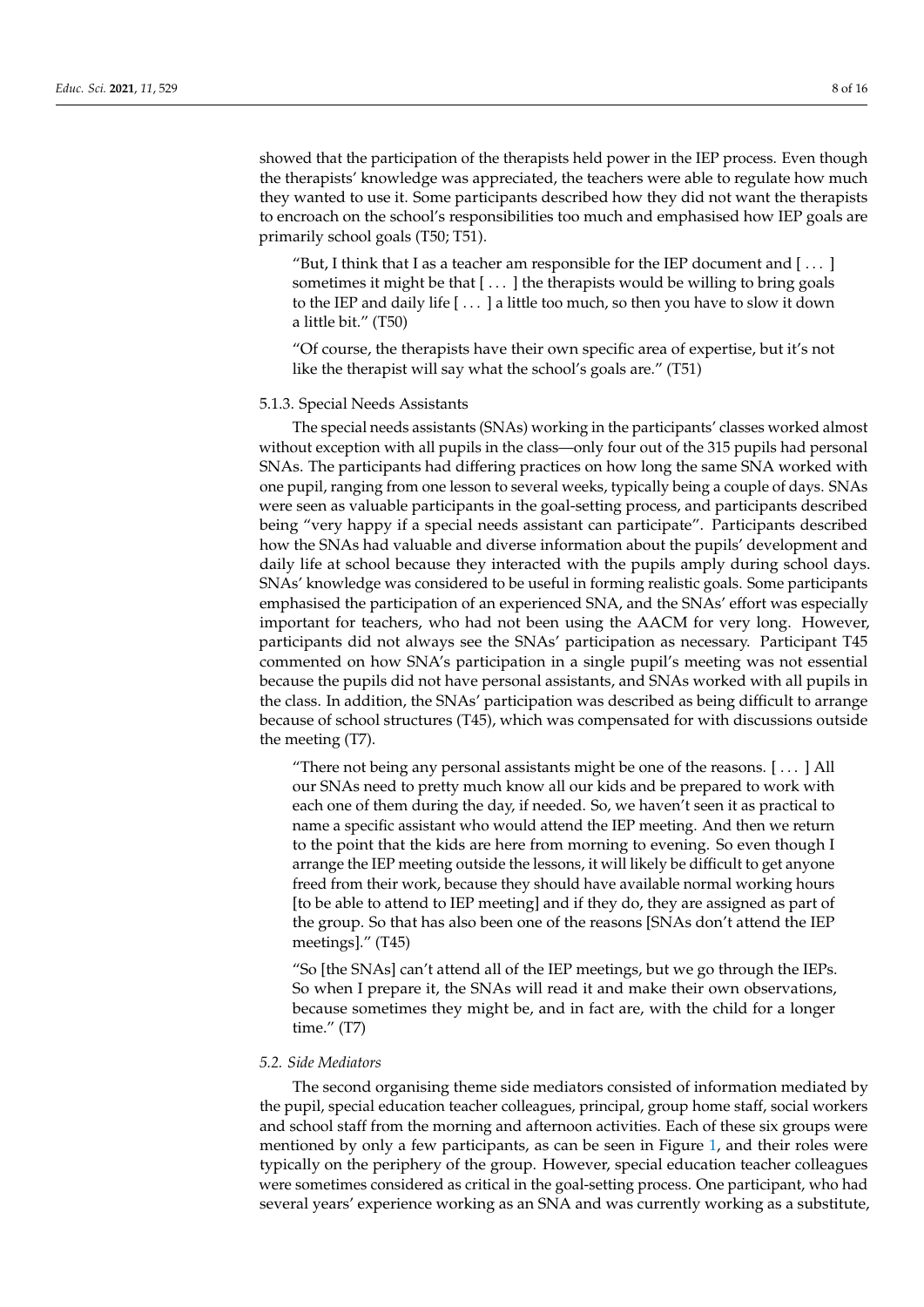described how other AACM teachers had helped her to set IEP goals. Colleagues' support was considered especially important when setting goals for a new pupil that the colleague had previously taught.

The participants described how it was important to set the goals individually in the IEP process. Nevertheless, pupils themselves were rarely mentioned as mediating information directly about their IEP goals (see T46 for an exception).

"Then of course, we discuss this or make a self-assessment. We have a simple practical form. We go through the pupil's thoughts with them. [ . . . ] So, for instance in mathematics, addition exercises, should we practise, what do you think, can you work it out, for example  $1 + 3$ , and these kinds of calculations. And what is the pupil's view." (T46)

### **6. Discussion**

We used thematic network analysis [55] to describe how special education teachers' perceived collaboration in the IEP goal-setting process for pupils with the AACM. The curriculum model is developed mainly for pupils with profound intellectual and multiple disabilities. Existing studies about collaboration in the IEP goal-setting process have concentrated mainly on parent and pupil input to uncover the goal-setting process for pupils with milder disabilities than PIMD. The findings in previous research have consistently demonstrated significant barriers in parents' and pupils' input and participation; see, e.g., [17]. The present study contributes to bridging the gap in the literature by examining the IEP goal-setting process for pupils with the AACM, most of whom have PIMD, and by focusing on how the information mediated by all IEP team members is combined from the special education teachers' perspective.

The current study found that IEP team members for pupils with the AACM have various positions in the goal-setting process. These positions were divided into two organising themes: main and side mediators. The special education teachers appeared to be leading the collaboration and were positioned in the middle of the main and side mediators. The main mediators were described as key collaborators who had important knowledge about the pupil, while side mediators rarely participated in the process. In addition, single mediator positions were not always clear, and the special education teachers were able to use power to strengthen or diminish a group member's collaborative positioning, either consciously or unconsciously. This was shown especially in the participants' comments on parents' and therapists' input. This power indubitably belongs to the special education teachers as they are responsible for the IEP goals' setting and they have the professional ability to formulate them. Nevertheless, some participants appeared to be using more power than others, which highlighted the tensions of the issue—can the special education teacher use power too amply or too sparsely? Next, the perspectives of main and side mediators' collaborative positions are discussed.

### *6.1. Main Mediators' Collaborative Positions*

According to the results, parents' participation in the goal-setting process varied. On the one hand, it can be seen as expected, considering individual resources and wishes, and previous studies [23] including pupils receiving varying special education services, some of them having intellectual disabilities. On the other hand, if parents' hopes are described as being noticeably sparse, it raises the question of whether they truly had the opportunity to state their views. (Do parents know what is anticipated of them and have they had sufficient time to familiarise themselves with the IEP? Are the IEP goals presented to the parents as final or as a draft and is there sufficient time to discuss them in the meeting?)

The question regarding parents' lack of participation opportunities seems to be supported by similar previous research. For example, Ruppar and Gaffney [31] found that the IEP team members held opinions that they did not express in the meeting, and Stroggilos and Xanthacou [32] reported how teachers and other professionals wanted to include the parents in the goal-setting process but failed to give the parents the opportunity in practice.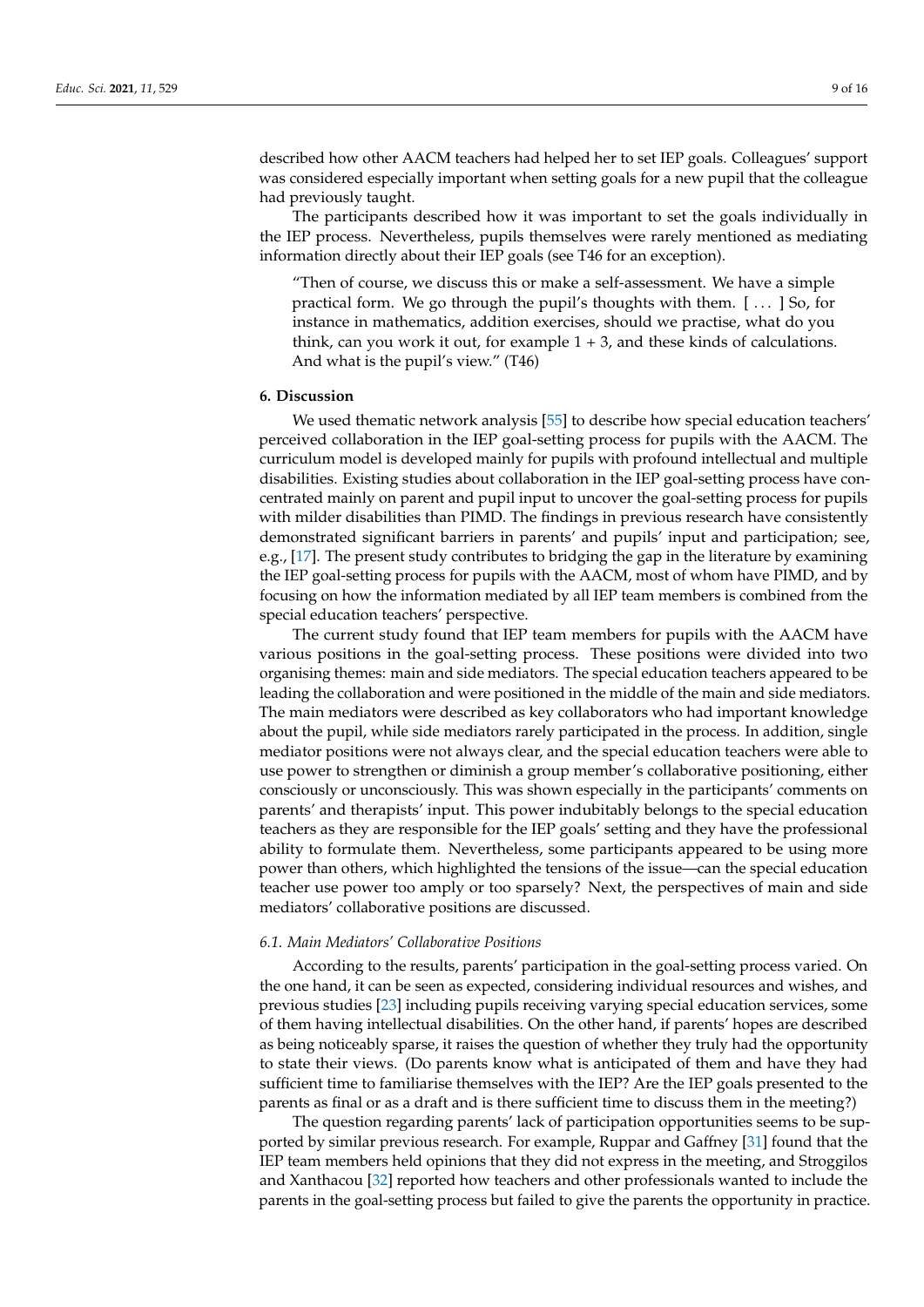In addition, Kurth and colleagues [27], who studied parents' input and power structures through 88 IEPs prepared for pupils with intellectual and developmental disabilities, revealed that parents' hopes and concerns recorded in the IEPs were formulated into goals or services only two-thirds of the time; see also [36]. The power structures could also be seen in their analysis of the wording of the IEPs, which implied that the IEP teams were composed of school personnel who gathered information about the families ("the IEP team has requested and considered the concerns of Parents(s)/Educational decision maker") [27] (p. 494). The current study adds to the previous research that, similar to parents of pupils without the AACM or PIMD, the participation of parents of pupils with the AACM or PIMD varies in the goal-setting process. This might be highly connected to parents' recourses, considering the countless meetings and documents that they have to attend and fill on their child's behalf. Alternatively, it may show the remarkable trust that parents have for the school and teachers and their professional skills. In addition, the results may highlight the trust that various special education teachers had concerning parents' expertise regarding their child. To conclude, the research supports previous findings of the challenges and varieties on parents' participation levels and ways.

When considering the goal setting-process for pupils with milder disabilities than PIMD, there is a central difference in the role of the therapists. Pupils with PIMD might have started various therapies in their early childhood and therapists might have known them longer than school staff. Pupils with milder disabilities, on the other hand, might attend speech therapy for a year or so (for example), or at least have typically fewer therapies than pupils with the AACM or PIMD. The current study therefore adds information of the relationship and goal-setting collaboration of school and therapists, which research related to pupils with milder disabilities than PIMD cannot. Therapists were primarily considered to be crucial main mediators, and participants described how mutual goals of the school and therapists were important. This result was somewhat contradictory with Stroggilos and Xanthacou [32], who discovered that in the United Kingdom, teachers and other professionals, e.g., physiotherapists, had sometimes never discussed the IEP goals together. The result thus shows that the therapists' roles in the goal-setting process for pupils with PIMD may vary between countries. In addition, the dataset in the present study showed that the participants were able to use power when collaborating with the therapists; they were able to regulate (intentionally or unintentionally) how much they would use the therapists' input. This regulation is also essential because the special education teachers are responsible for the IEP goals' setting, they are implementing the Finnish national core curriculum for basic education [2], and the goals are set for school days. However, in addition to parents' varying participation levels, the research shows that teachers' use of power and therapists' participation levels also seem to vary, which highlights the possible difficulties in fulfilling educational equality.

As other main mediators, SNAs were considered to be important collaborators who had unique information about the pupils. The results of this study indicated that AACM teachers had mainly warm and positive relations with the SNAs and the collaboration with them was successful. The role and the job descriptions of SNAs working with pupils with the AACM are very different from the role of SNAs working with pupils with milder disabilities. Basic care, activities of daily living, and motor skills play a central part in the work of the former, while the latter are more focused on cognitive and social skills. In addition, the former typically work with fewer pupils than the latter. Thus, SNAs working with pupils with the AACM have more time to get to know each pupil and, therefore, have more information to share in the IEP process. However, structural contradictions in some circumstances excluded the SNAs from participating in the goal-setting process. This was compensated for with meetings before and after the actual IEP meeting, at which the special education teachers gathered information from the SNAs. These discussions enabled the SNAs to mediate important knowledge about the pupil. That being said, based on previous research, discussions of only part of the IEP team before the actual meeting can raise power imbalances in the process between school and family [17,28,33]. The current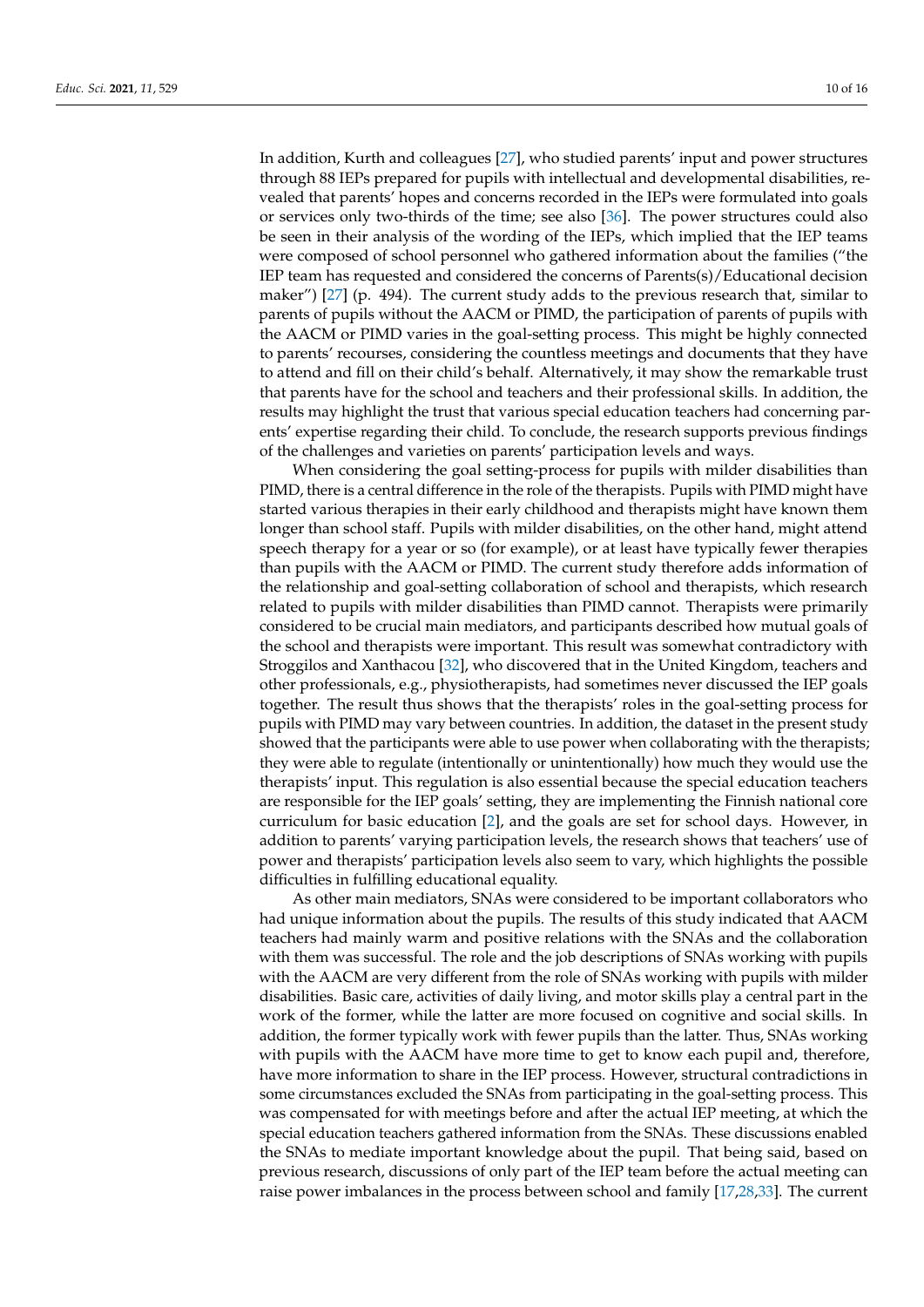research highlights that SNAs can be active participants in pedagogical decision-making and they might have information that other IEP team members do not, so it is important to enable their participation.

The results highlight that the collaboration in the goal-setting process for pupils with the AACM occurs mainly between the special education teacher, parents, therapists and SNAs. There, the teacher plays a key role. Yet, therapists and SNAs have a particular role in the life of pupils with the AACM or PIMD, and can therefore make significant contributions to the IEP process. Main mediators' active participation in the goal-setting process cannot be taken for granted, but needs to be intentionally promoted.

### *6.2. Collaboration of Some Side Mediators*

As with the present results, previous studies have demonstrated that pupils' participation in the IEP goal-setting process has typically been sparse, especially when considering pupils with severe disabilities [23]. However, without exception, the participants in this study described the goal-setting process to be individual for each of their pupils. This leads to the conclusion that information about pupils' interests, and subjects that are meaningful for them, were collected during pupils' everyday lives at school by teachers and SNAs, and from parents as proxy respondents. Thus, pupils' participation in the IEP goal-setting process appeared to be mainly brokered. According to the systematic review and metaanalysis of Sanderson and Goldman [34], interventions involving pupils with PIMD in the goal-setting process are sparse. However, Pearlman and Michaels [62] found that with support and suitable Augmentative and Alternative Communication (AAC) tools, pupils with profound disabilities were able to elicit their views of their lives, and thus, provided valuable information to their educational plans. The current research shows that interventions such as Pearlman and Michaels' [62] are needed for pupils with the AACM in order to strengthen their participation in the IEP goal-setting process, as has been carried out with pupils with milder disabilities [30,63].

Special education teacher colleagues were described as rarely participating in the IEP goal-setting process, and general consultation was not described to be a central part of the IEP goal-setting process. This supports Kokko and colleagues' [64] similar findings in their nationwide survey, where they discovered that from various elements, the views of other teachers influenced teachers teaching pupils with PIMD the least. However, the survey also showed that over 65 per cent of these teachers received some support from other special education teachers in their work [64]. The results of the current research add that the obtained support seems to be focused mainly on other elements than specific IEP goals, and pupil knowledge is considered critical for a colleague to participate in the goal-setting process. However, some participants pointed out the crucial role of the special education teacher colleagues and how they were needed in the goal-setting process. Göransson and colleagues [65] found that teachers working with pupils with intellectual disabilities desired collaboration with each other, and colleagues' support was highly needed. The current research emphasises that the need can also be seen when working with pupils with the AACM and PIMD and when setting their IEP goals.

The difference between the amount of input described in this study for parents and group home staff was considerable, which was somewhat surprising. This result may be explained by the fact that most of the participants' pupils lived with their parents, and participation by group home staff was not relevant. However, almost half of the interviewees taught pupils who lived in a group home either full- or part-time, and none of them described the staff's input abundantly. In addition to confidentiality issues that might challenge the IEP collaboration, this result might reflect on how group homes are seen as separate organisations, with whom schools do not usually collaborate. The difference also highlights how the group home staff might not be viewed as professionals with important knowledge of the pupil. In addition, schools and teachers might have had negative experiences collaborating with group homes in the past. There are various reasons for the difference between the results of the input by parents and group home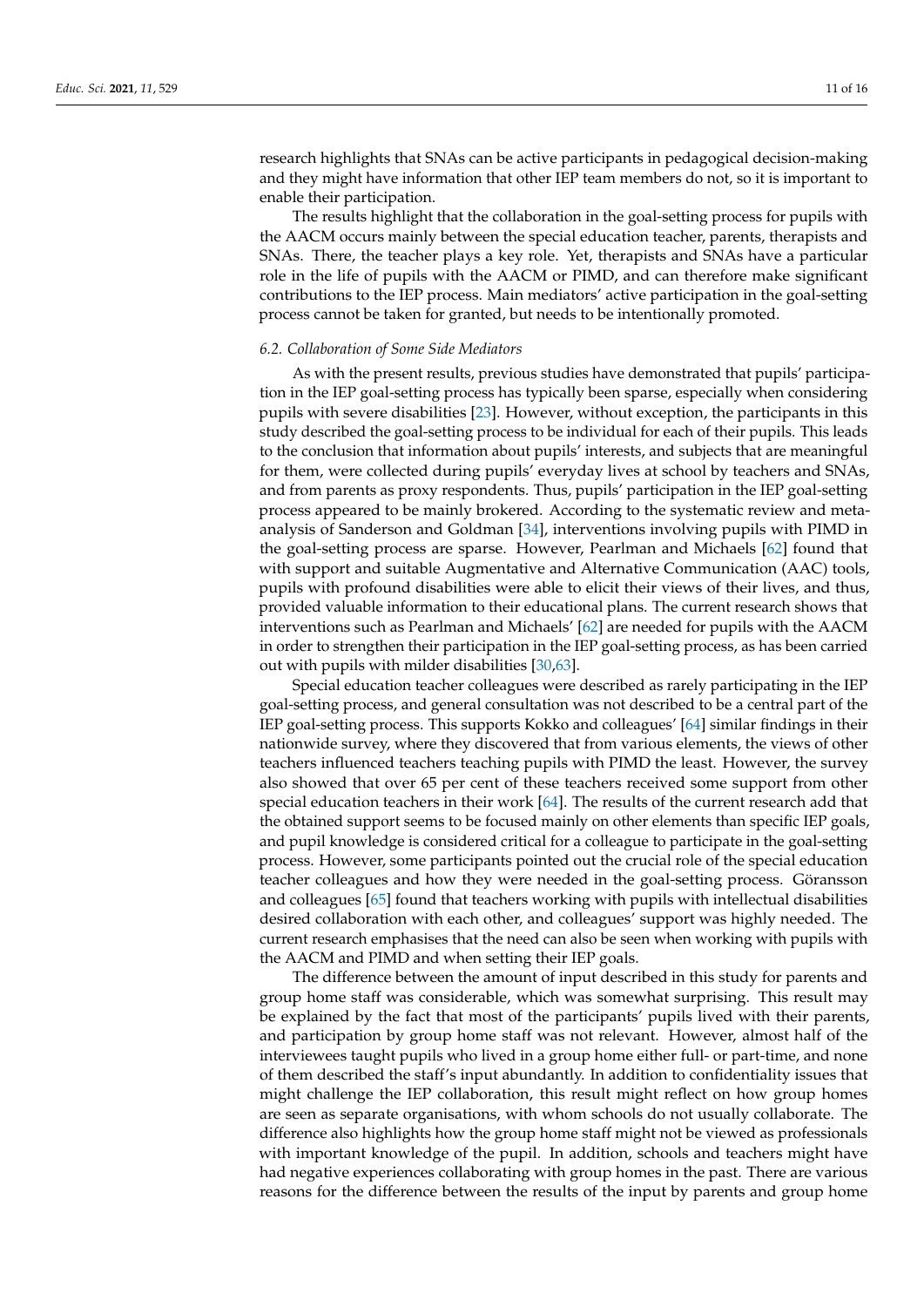staff. However, it shows that the group home staff might not receive the same type of respect from schools as parents do regarding pupil knowledge. When considering pupils other than those with the AACM or PIMD, group home staff can have a central role in the lives of pupils in foster care. Previous research has highlighted the need for support and development of the collaboration between school and foster care [66], which supports the findings of the current study.

The results of the current study clearly implied that principals were side mediators in the goal-setting process who participated in it rarely. However, previous Finnish research implies that the principals would participate in the IEP process as active participants [64]. This difference might originate due to the specific curriculum model that was the focus of the research; the AACM can be seen as very different from other support models in the Finnish national core curriculum. In addition, the AACM is also provided to a smaller group. Thus, not all principals might be as familiar with the AACM than with other more common support models. Thus, the principals might not have enough professional knowledge to participate in the IEP goal-setting process for pupils with the AACM. In addition, in Kokko and colleagues' [64] research, the participation of the principals was seen as a policy, but the current research inspected how the mediators' roles are actualised in the process from the special education teachers' view. To conclude, the roles of the principals might vary highly between the IEP process of pupils with the AACM or PIMD and pupils with milder disabilities, and the policies do not always actualise.

### *6.3. Limitations*

The current research had some limitations that should be acknowledged. Firstly, the study focused on pupils with the AACM, most of them having PIMD, in a specific sociocultural context. Accordingly, one needs to be careful in generalising the results across country contexts. Further studies are needed in other sociocultural contexts to confirm the findings.

Another limitation of the study was that the data were drawn only from special education teachers' interviews, not from questionnaires or from other IEP team members' interviews. Thus, it is important to acknowledge that although not mentioned by a participant, other mediators might still have participated in the goal-setting process. For that reason, the numbers of the main and side mediators were not observed from a quantitative point of view and more attention was given to the descriptions of the quality of their positions. If the data had consisted of answers to a questionnaire, these descriptions would have been significantly narrower. As for the fact that only special education teachers were interviewed, it is not surprising that they were positioned in the middle of other mediators. However, even though the IEPs are formulated in a collaborative process with various mediators, it is not intended that the pupil's teacher, obligated to form and implement the plan, should outsource themselves from the process. Thus, apart from the pupil's teacher and perhaps the pupil themselves, no one else could be in the centre.

### **7. Conclusions**

This study has identified power as a recurrent and varying theme in the dataset. Power in favour of the school is necessary, but teachers also need to be aware of it to know when and how to use it. Despite deviations in the IEP teams' power structures, parents were mainly described as active and irreplaceable participants, which was consistent with previous research regarding pupils with PIMD [32,64]. Further research should be undertaken to investigate the implementation of this result; how it could be further strengthened with different models and practices; and how parents' input shows in the IEP goals prepared for pupils with the AACM or PIMD. In addition, multi-professional practices and methods should be researched and developed to reinforce the positions of group home staff, special education teacher colleagues and the pupils with the AACM or PIMD. Previous research has introduced different models and practices that can be used to balance the power structures of the participants' roles in educational decision-making, and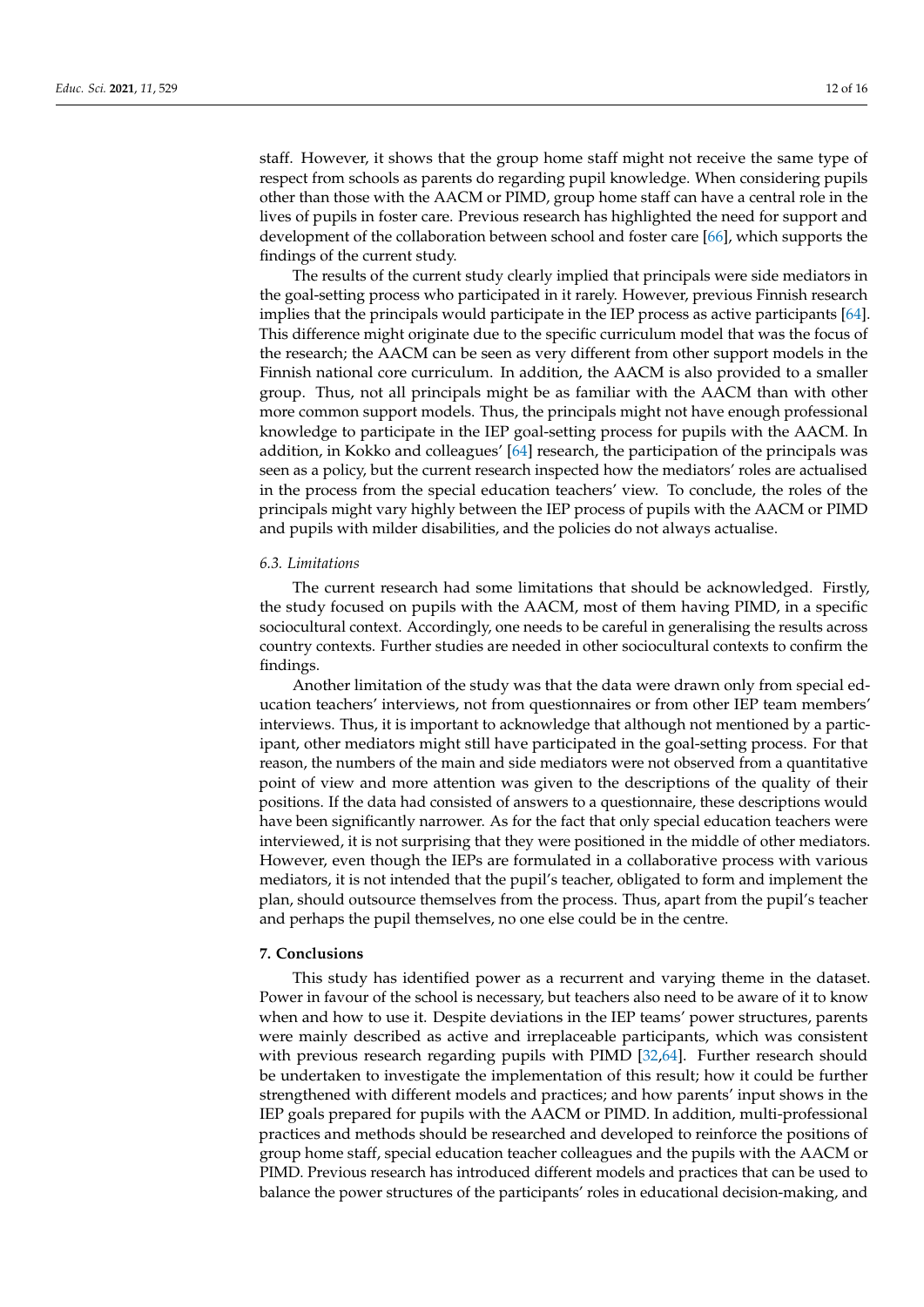could thus be used in the IEP process for pupils with the AACM or PIMD. These include a shared leadership model [33,67] and building teams with interprofessional collaborative practice [47].

Pupils with the AACM and PIMD have often been left outside the inclusion debate and practices. Their teachers do not necessarily collaborate with colleagues to the same extent as teachers who use inclusion and integration daily to guide their actions. Collaboration has been distinguished as a key element in improving inclusive practises [68], and the opportunities for teachers' reciprocal collaboration in the IEP goal-setting process for pupils with the AACM or PIMD thus need further research. Collaboration between (special education) teachers in the process enables the sharing of good practices and contributes to the possibilities of inclusive practices.

We state that successful collaboration in the IEP goal-setting process promotes the setting of appropriate and comprehensive goals; see [39]. As for the appropriate and comprehensive goals, these promote pupils' learning processes and outcomes [69,70]. To develop a full picture of the options for collaboration in the IEP goal-setting process for pupils with the AACM or PIMD, additional studies will be needed to investigate the opportunities and means to include pupils as active main mediators.

**Author Contributions:** Conceptualization, S.P., R.P., K.P. and E.K.K.; Data curation, S.P. and R.P.; Formal analysis, S.P.; Funding acquisition, E.K.K.; Investigation, S.P., R.P. and E.K.K.; Methodology, S.P.; Project administration, S.P.; Supervision, E.K.K.; Validation, S.P., R.P. and E.K.K.; Visualization, S.P.; Writing—original draft, S.P.; Writing—review & editing, S.P., R.P., K.P. and E.K.K. All authors have read and agreed to the published version of the manuscript.

**Funding:** The APC was funded by the Helsinki University Library.

**Institutional Review Board Statement:** In Finland, The Finnish National Board on Research Integrity [71] has stated, that an ethical review statement is required when the research deviates from the principle of informed consent; intervenes in the physical integrity of research participants; involves participants under the age of 15 being studied without parental consent; exposes participants to exceptionally strong stimuli; risks to cause mental harm that exceeds the limits of normal daily life; or involves a safety threat. Thus, Ethical review and approval were waived for this study, due to the reason that the study did not fulfil the conditions stated by the Finnish National Board on Research Integrity.

**Informed Consent Statement:** Informed consent was obtained from all subjects involved in the study.

**Data Availability Statement:** Certain sections of data are available on request from the corresponding author but are not publicly available to ensure the privacy of the participants.

**Acknowledgments:** The data were collected as part of the INTO research project.

**Conflicts of Interest:** The authors declare no conflict of interest.

### **References**

- 1. Eckhoff, D.O.; Weiss, J. Goal setting: A concept analysis. *Nurs. Forum* **2020**, *55*, 275–281. [\[CrossRef\]](http://doi.org/10.1111/nuf.12426)
- 2. Finnish National Agency for Education. *The National Core Curriculum for Basic Education 2014*, 4th ed.; Finnish National Agency for Education: Helsinki, Finland, 2014.
- 3. Parliament of Finland. BEA 628/1998. Perusopetuslaki. The Basic Education Act 628/1998. Available online: [https://www.finlex.](https://www.finlex.fi/fi/laki/ajantasa/1998/19980628) [fi/fi/laki/ajantasa/1998/19980628](https://www.finlex.fi/fi/laki/ajantasa/1998/19980628) (accessed on 1 June 2021).
- 4. Andreasson, I.; Asp-Onsjö, L.; Isaksson, J. Lessons learned from research on individual educational plans in Sweden: Obstacles, opportunities and future challenges. *Eur. J. Spec. Needs Educ.* **2013**, *28*, 413–426. [\[CrossRef\]](http://doi.org/10.1080/08856257.2013.812405)
- 5. The U.S. Department of Education. Individuals with Disabilities Education Act (IDEA). 2004. Available online: [https://sites.ed.](https://sites.ed.gov/idea/about-idea/) [gov/idea/about-idea/](https://sites.ed.gov/idea/about-idea/) (accessed on 3 September 2021).
- 6. Parliament of Finland. BEA Amendment 642/2010. Laki Perusopetuslain Muuttamisesta. The Basic Education Act Amendment 642/2010. Available online: <https://www.finlex.fi/fi/laki/alkup/2010/20100642> (accessed on 1 June 2021).
- 7. Parliament of Finland. Pupil and Student Welfare Act 1287/2013. Available online: [https://www.finlex.fi/fi/laki/alkup/2013/2](https://www.finlex.fi/fi/laki/alkup/2013/20131287) [0131287](https://www.finlex.fi/fi/laki/alkup/2013/20131287) (accessed on 1 June 2021).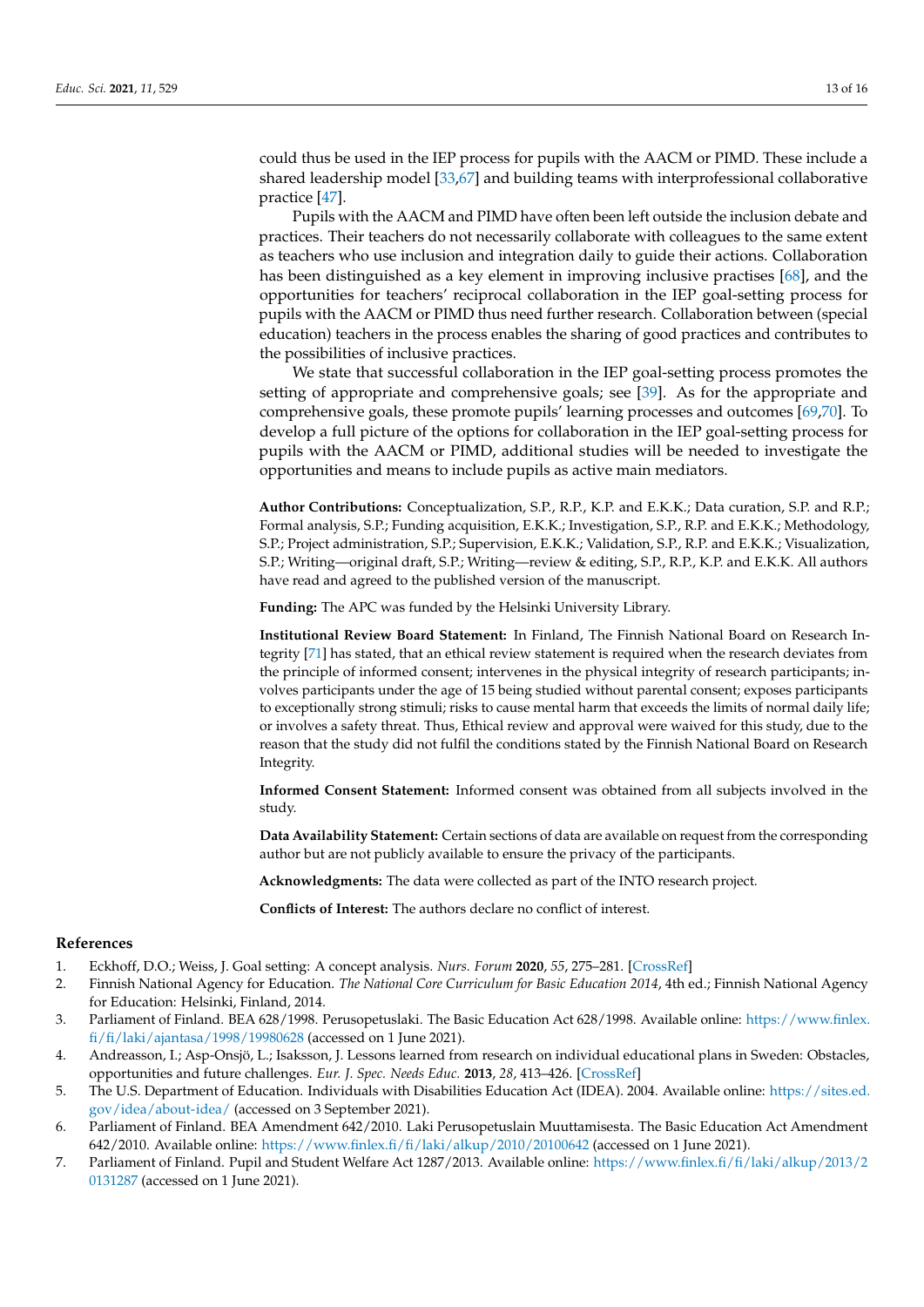- 8. Sahin, H. The development of individualized educational programs in Turkey IEP applications. *Procedia-Soc. Behav. Sci.* **2012**, *46*, 5030–5034. [\[CrossRef\]](http://doi.org/10.1016/j.sbspro.2012.06.381)
- 9. Sanches-Ferreira, M.; Lopes-dos-Santos, P.; Alves, S.; Santos, M.; Silveira-Maia, M. How individualised are the Individualised Education Programmes (IEPs): An analysis of the contents and quality of the IEPs goals. *Eur. J. Spec. Needs Educ.* **2013**, *28*, 507–520. [\[CrossRef\]](http://doi.org/10.1080/08856257.2013.830435)
- 10. Kontu, E.K.; Pirttimaa, R.A. Teaching methods and curriculum models used in Finland in the education of students diagnosed with having severe/profound intellectual disabilities. *Br. J. Learn. Disabil.* **2009**, *38*, 175–179. [\[CrossRef\]](http://doi.org/10.1111/j.1468-3156.2009.00571.x)
- 11. The Ministry of Education and Culture. Valtioneuvoston Asetus Perusopetuslaissa Tarkoitetun Opetuksen Valtakunnallisista Tavoitteista ja Perusopetuksen Tuntijaosta. Government Decree on the National Objectives for Education Referred to in the Basic Education Act and on the Distribution of Lesson Hours (422/2012). Available online: [https://www.finlex.fi/fi/laki/alkup/2012](https://www.finlex.fi/fi/laki/alkup/2012/20120422) [/20120422](https://www.finlex.fi/fi/laki/alkup/2012/20120422) (accessed on 1 June 2021).
- 12. Official Statistics of Finland (OSF): Special Education. ISSN=1799-1617. 2019, Appendix Table 6. Pupils Having Received Special Support on Grades 1–9 and During Additional Education of Comprehensive School by Subject Syllabus. 2019. Available online: [http://www.stat.fi/til/erop/2019/erop\\_2019\\_2020-06-05\\_tau\\_006\\_en.html](http://www.stat.fi/til/erop/2019/erop_2019_2020-06-05_tau_006_en.html) (accessed on 15 June 2021).
- 13. Rakap, S. Quality of individualised education programme goals and objectives for preschool children with disabilities. *Eur. J. Spec. Needs Educ.* **2015**, *30*, 173–186. [\[CrossRef\]](http://doi.org/10.1080/08856257.2014.986909)
- 14. Rowland, C.M.; Quinn, E.D.; Steiner, S.A.M. Beyond legal: Crafting high-quality IEPs for children with complex communication needs. *Commun. Disord. Q.* **2015**, *37*, 53–62. [\[CrossRef\]](http://doi.org/10.1177/1525740114551632)
- 15. Ruble, L.; McGrew, J.H. Teacher and child predictors of achieving IEP goals of children with autism. *J. Autism Dev. Disord.* **2013**, *43*, 2748–2763. [\[CrossRef\]](http://doi.org/10.1007/s10803-013-1884-x) [\[PubMed\]](http://www.ncbi.nlm.nih.gov/pubmed/23838728)
- 16. Farquharson, K.; Tambyraja, S.R.; Justice, L.M.; Redle, E.E. IEP goals for school-age children with speech sound disorders. *J. Commun. Disord.* **2014**, *52*, 184–195. [\[CrossRef\]](http://doi.org/10.1016/j.jcomdis.2014.09.005) [\[PubMed\]](http://www.ncbi.nlm.nih.gov/pubmed/25459461)
- 17. Blackwell, W.H.; Rossetti, Z.S. The development of Individualized Education Programs: Where have we been and where should we go now? *SAGE Open* **2014**, *4*, 1–15. [\[CrossRef\]](http://doi.org/10.1177/2158244014530411)
- 18. Boavida, T.; Aguiar, C.; McWilliam, R.A.; Pimentel, J.S. Quality of individualized education program goals of preschoolers with disabilities. *Infants Young Child.* **2010**, *23*, 233–243. [\[CrossRef\]](http://doi.org/10.1097/IYC.0b013e3181e45925)
- 19. Ruble, L.A.; McGrew, J.; Dalrymple, N.; Jung, L.A. Examining the quality of IEPs for young children with autism. *J. Autism Dev. Disord.* **2010**, *40*, 1459–1470. [\[CrossRef\]](http://doi.org/10.1007/s10803-010-1003-1) [\[PubMed\]](http://www.ncbi.nlm.nih.gov/pubmed/20373007)
- 20. Räty, L.; Vehkakoski, T.; Pirttimaa, R. Documenting pedagogical support measures in Finnish IEPs for students with intellectual disability. *Eur. J. Spec. Needs Educ.* **2019**, *34*, 35–49. [\[CrossRef\]](http://doi.org/10.1080/08856257.2018.1435011)
- 21. Kartika, A.; Suminar, D.R.; Tairas, M.M.W.; Hendriani, W. Individual Education Program (IEP) paperwork: A narrative review. *Int. J. Eng. Technol.* **2018**, *7*, 682–687. [\[CrossRef\]](http://doi.org/10.14419/ijet.v7i2.29.13997)
- 22. Barnard-Brak, L.; Lechtenberger, D. Student IEP participation and academic achievement across time. *Remedial Spec. Educ.* **2010**, *31*, 343–349. [\[CrossRef\]](http://doi.org/10.1177/0741932509338382)
- 23. Wagner, M.; Newman, L.; Cameto, R. A national picture of parent and youth participation in IEP and transition planning meetings. *J. Disabil. Policy Stud.* **2012**, *23*, 140–155. [\[CrossRef\]](http://doi.org/10.1177/1044207311425384)
- 24. Williams-Diehm, K.L.; Brandes, J.A.; Chesnut, P.W.; Haring, K.A. Student and parent IEP collaboration: A comparison across school settings. *Rural. Spec. Educ. Q.* **2014**, *33*, 3–11. [\[CrossRef\]](http://doi.org/10.1177/875687051403300102)
- 25. MacLeod, K.; Causton, J.N.; Radel, M.; Radel, P. Rethinking the Individualized Education Plan process: Voices from the other side of the table. *Disabil. Soc.* **2017**, *32*, 381–400. [\[CrossRef\]](http://doi.org/10.1080/09687599.2017.1294048)
- 26. Zagona, A.L.; Miller, A.L.; Kurth, J.A.; Love, H. Parent perspectives on special education services: How do schools implement team decisions? *Sch. Community J.* **2019**, *29*, 105–128.
- 27. Kurth, J.A.; McQueston, J.A.; Ruppar, A.L.; Toews, S.G.; Johnston, R.; McCabe, K.M. A description of parent input in IEP development through analysis IEP documents. *Intellect. Dev. Disabil.* **2019**, *57*, 485–498. [\[CrossRef\]](http://doi.org/10.1352/1934-9556-57.6.485)
- 28. Nelson, C. Family and School Activation of Cultural Capital in the Individualized Education Plan (IEP) Process. Ph.D. Thesis, Northern Illinois University, DeKalb, IL, USA, 2015.
- 29. (Van Dycke) Doronkin, J.L.; Martin, J.E.; Greene, B.A.; Choiseul-Praslin, B. Opening Oz's curtain: Who's really running the annual IEP meeting to discuss secondary transition issues? *J. Res. Spec. Educ. Needs* **2020**, *20*, 206–216. [\[CrossRef\]](http://doi.org/10.1111/1471-3802.12473)
- 30. Martin, J.E.; Van Dycke, J.L.; Christensen, W.R.; Greene, B.A.; Gardner, J.E.; Lovett, D.L. Increasing student participation in IEP meetings: Establishing the self-directed IEP as an evidenced-based practice. *Except. Child.* **2006**, *72*, 299–316. [\[CrossRef\]](http://doi.org/10.1177/001440290607200303)
- 31. Ruppar, A.L.; Gaffney, J.S. Individualized Education Program team decisions: A preliminary study of conversations, negotiations, and power. *Res. Pract. Pers. Sev. Disabil.* **2011**, *36*, 11–22. [\[CrossRef\]](http://doi.org/10.2511/rpsd.36.1-2.11)
- 32. Stroggilos, V.; Xanthacou, Y. Collaborative IEPs for the education of pupils with profound and multiple learning difficulties. *Eur. J. Spec. Needs Educ.* **2006**, *21*, 339–349. [\[CrossRef\]](http://doi.org/10.1080/08856250600810872)
- 33. Love, H.R.; Zagona, A.L.; Kurth, J.A.; Miller, A.L. Parents' experiences in educational decision making for children and youth with disabilities. *Inclusion* **2017**, *5*, 158–172. [\[CrossRef\]](http://doi.org/10.1352/2326-6988-5.3.158)
- 34. Sanderson, K.A.; Goldman, S.E. A systematic review and meta-analysis of interventions used to increase adolescent IEP meeting participation. *Career Dev. Transit. Except. Individ.* **2020**, *43*, 157–168. [\[CrossRef\]](http://doi.org/10.1177/2165143420922552)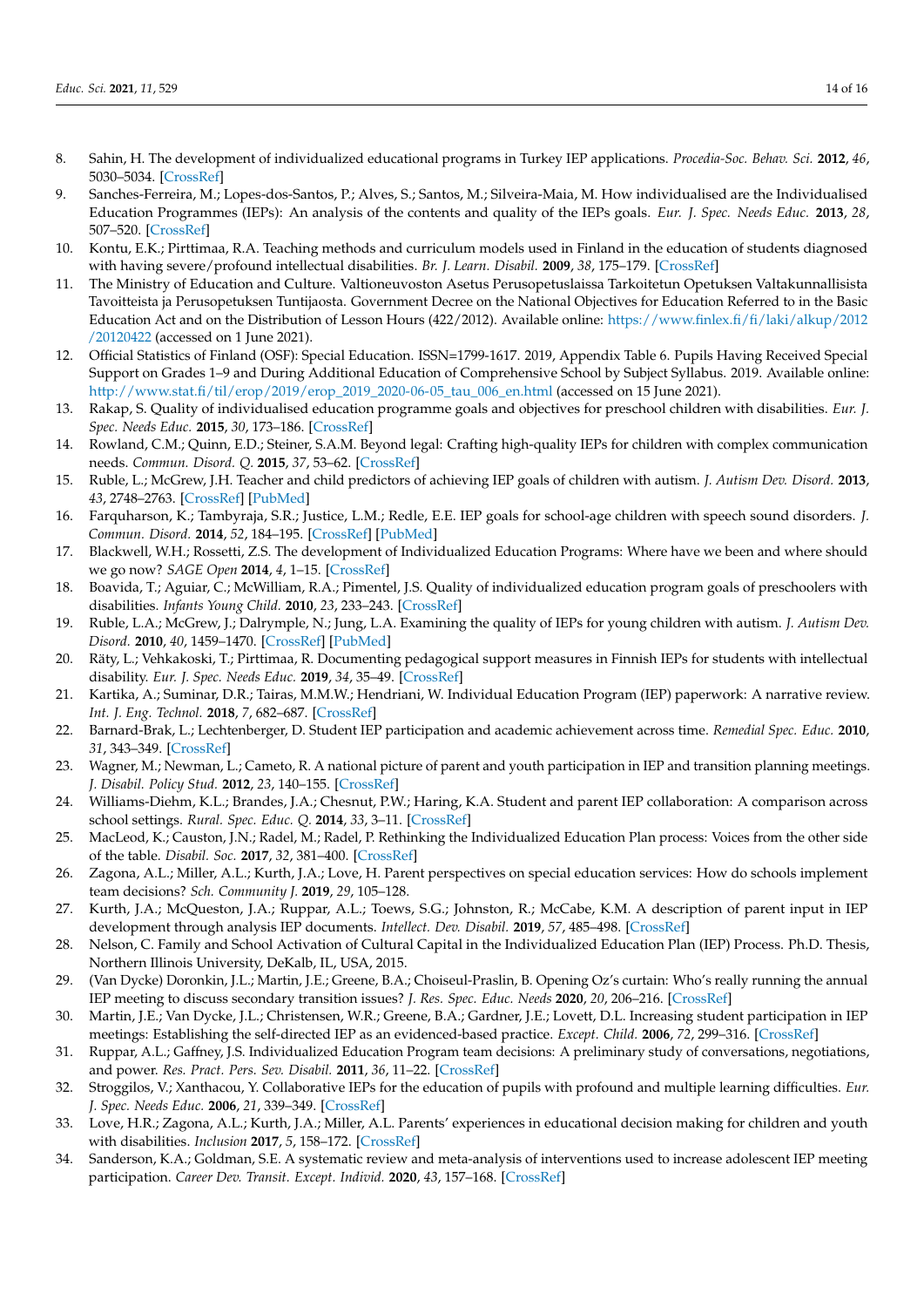- 35. Bergin, E.; Logan, A. An individual education plan for pupils with special educational needs: How inclusive is the process for the pupil? *REACH J. Incl. Educ. Irel.* **2013**, *26*, 79–91.
- 36. Heiskanen, N.; Alasuutari, M.; Vehkakoski, T. Intertextual voices of children, parents, and specialists in Individual Education Plans. *Scand. J. Educ. Res.* **2019**, *65*, 36–53. [\[CrossRef\]](http://doi.org/10.1080/00313831.2019.1650825)
- 37. Martin, J.E.; Van Dycke, J.L.; Greene, B.A.; Gardner, J.E.; Christensen, W.R.; Woods, L.L.; Lovett, D.L. Direct observation of teacher-directed IEP meetings: Establishing the need for student IEP meeting instruction. *Except. Child.* **2006**, *72*, 187–200. [\[CrossRef\]](http://doi.org/10.1177/001440290607200204)
- 38. Paccaud, A.; Luder, R. Participation versus individual support: Individual goals and curricular access in inclusive special needs education. *J. Cogn. Educ. Psychol.* **2017**, *16*, 205–224. [\[CrossRef\]](http://doi.org/10.1891/1945-8959.16.2.205)
- 39. King, F.; Bhroin, O.N.; Prunty, A. Professional learning and the individual education plan process: Implications for teacher educators. *Prof. Dev. Educ.* **2018**, *44*, 607–621. [\[CrossRef\]](http://doi.org/10.1080/19415257.2017.1398180)
- 40. Christle, C.A.; Yell, M.L. Individualized Education Programs: Legal requirements and research findings. *Exceptionality* **2010**, *18*, 109–123. [\[CrossRef\]](http://doi.org/10.1080/09362835.2010.491740)
- 41. Nakken, H.; Vlaskamp, C. A need for a taxonomy for profound intellectual and multiple disabilities. *J. Policy Pract. Intellect. Disabil.* **2007**, *4*, 83–87. [\[CrossRef\]](http://doi.org/10.1111/j.1741-1130.2007.00104.x)
- 42. Luckasson, R.; Borthwick-Duffy, S.; Buntinx, W.H.E.; Coulter, D.L.; Craig, E.M.P.; Reeve, A.; Schalock, R.L.; Snell, M.E.; Spitalnik, D.M.; Spreat, S.; et al. *Mental Retardation: Definition, Classification, and Systems of Supports*, 10th ed.; American Association on Mental Retardation: Washington, DC, USA, 2002.
- 43. Launonen, K. *Vuorovaikutus: Kehitys, Riskit ja Tukeminen Kuntoutuksen Keinoin*; Kehitysvammaliitto ry, Oppimateriaalikeskus Opike: Helsinki, Finland, 2007.
- 44. Timothy, S.; Agbenyega, J.S. Insider perspectives on catalysing the development and use of individualised education plans. *Int. J. Incl. Educ.* **2019**, 1–15. [\[CrossRef\]](http://doi.org/10.1080/13603116.2019.1642401)
- 45. Etscheidt, S.; Knesting, K. A qualitative analysis of factors influencing the interpersonal dynamics of a prereferral team. *Sch. Psychol. Q.* **2007**, *22*, 264–288. [\[CrossRef\]](http://doi.org/10.1037/1045-3830.22.2.264)
- 46. Martin, J.E.; Marshall, L.H.; Sale, P. A 3-year study of middle, junior high, and high school IEP meetings. *Except. Child.* **2004**, *70*, 285–297. [\[CrossRef\]](http://doi.org/10.1177/001440290407000302)
- 47. Cooper-Duffy, K.; Eaker, K. Effective team practices: Interprofessional contributions to communication issues with a parent's perspective. *Am. J. Speech-Lang. Pathol.* **2017**, *26*, 181–192. [\[CrossRef\]](http://doi.org/10.1044/2016_AJSLP-15-0069)
- 48. Clarke, D.; Hollingsworth, H. Elaborating a model of teacher professional growth. *Teach. Teach. Educ.* **2002**, *18*, 947–967. [\[CrossRef\]](http://doi.org/10.1016/S0742-051X(02)00053-7)
- 49. Kontu, E.; Pirttimaa, R. The assessment of severely intellectually disabled students. *Eur. J. Spec. Needs Educ.* **2008**, *23*, 75–80. [\[CrossRef\]](http://doi.org/10.1080/08856250701791427)
- 50. Jahnukainen, M.; Korhonen, A. Integration of students with severe and profound intellectual disabilities into the comprehensive school system: Teachers' perceptions of the education reform in Finland. *Int. J. Disabil. Dev. Educ.* **2003**, *50*, 169–180. [\[CrossRef\]](http://doi.org/10.1080/1034912032000089666)
- 51. Sadler, G.R.; Lee, H.-C.; Lim, R.S.-H.; Fullerton, J. Recruitment of hard-to-reach population subgroups via adaptations of the snowball sampling strategy. *Nurs. Health Sci.* **2010**, *12*, 369–374. [\[CrossRef\]](http://doi.org/10.1111/j.1442-2018.2010.00541.x) [\[PubMed\]](http://www.ncbi.nlm.nih.gov/pubmed/20727089)
- 52. Lune, H.; Berg, B.L. *Qualitative Research Methods for the Social Sciences*; Pearson: Harlow, UK, 2017.
- 53. Patton, M.Q. *Qualitative Research & Evaluation Methods: Integrating Theory and Practice*, 4th ed.; SAGE Publications: Thousand Oaks, CA, USA, 2014.
- 54. Brantlinger, E.; Jimenez, R.; Klingner, J.; Pugach, M.; Richardson, V. Qualitative studies in special education. *Except. Child.* **2005**, *71*, 195–207. [\[CrossRef\]](http://doi.org/10.1177/001440290507100205)
- 55. Attride-Stirling, J. Thematic networks: An analytic tool for qualitative research. *Qual. Res.* **2001**, *1*, 385–405. [\[CrossRef\]](http://doi.org/10.1177/146879410100100307)
- 56. Toulmin, S.E. *The Uses of Argument*; Cambridge University Press: Cambridge, UK, 1958.
- 57. Patton, M.Q. Enhancing the quality and credibility of qualitative analysis. *Health Serv. Res.* **1999**, *34*, 1189–1208.
- 58. ALLEA—All European Academies. *The European Code of Conduct for Research Integrity*; ALLEA—All European Academies: Berlin, Germany, 2017.
- 59. Dalton, A.J.; McVilly, K.R. Ethics guidelines for international, multicenter research involving people with intellectual disabilities. *J. Policy Pract. Intellect. Disabil.* **2004**, *1*, 57–70. [\[CrossRef\]](http://doi.org/10.1111/j.1741-1130.2004.04010.x)
- 60. Finnish Advisory Board on Research Integrity. *Responsible Conduct of Research and Procedures for Handling Allegations of Misconduct in Finland: Guidelines of the Finnish Advisory Board on Research Integrity 2012*; Finnish Advisory Board on Research Integrity: Helsinki, Finland, 2013.
- 61. EU General Data Protection Regulation. 2016. Available online: <http://www.privacy-regulation.eu/fi/r26.htm> (accessed on 1 October 2020).
- 62. Pearlman, S.; Michaels, D. Hearing the voice of children and young people with a learning disability during the Educational Health Care Plan (EHCP). *Support Learn.* **2019**, *34*, 148–161. [\[CrossRef\]](http://doi.org/10.1111/1467-9604.12245)
- 63. Mitchell, D.; Morton, M.; Hornby, G. *Review of the Literature on Individual Education Plans*; Ministry of Education: Wellington, New Zealand, 2010.
- 64. Kokko, T.P.; Pesonen, H.; Polet, J.; Kontu, E.; Ojala, T.; Pirttimaa, R. *Erityinen tuki Perusopetuksen Oppilaille, Joilla tuen Tarpeen Taustalla on Vakavia Psyykkisiä Ongelmia, Kehitysvamma—Tai Autismin Kirjon Diagnoosi: VETURI-Hankkeen Kartoitus*; Helsingin Yliopisto: Helsinki, Finland; Jyväskylän Yliopisto: Jyväskylä, Finland, 2013.